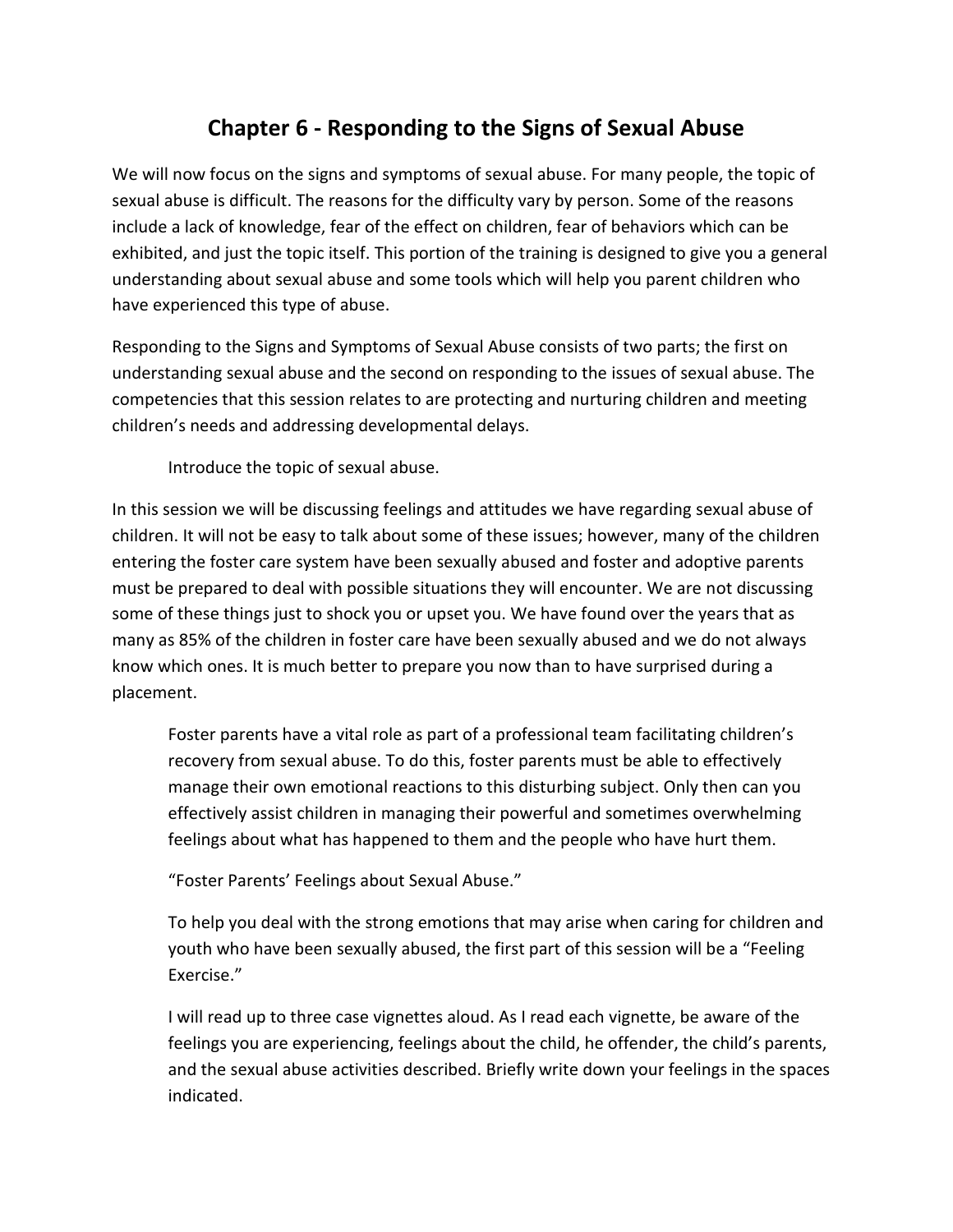\*Trainer's Note: Be aware of the time. If time permits, read all three case vignettes as scripted below. Otherwise, trainer needs to decide how many vignettes to read and make appropriate deletions from the script.

Be sure to discuss the difference between feelings and thoughts and ask the group for an example of each.

These are three actual case histories representing common dynamics of child sexual abuse. Any feeling you experience is acceptable. There are no right or wrong feelings. We are all entitled to our feelings about child sexual abuse.

Once I begin to read the vignettes, please hold any questions or comments you may have until after each vignettes have been read. If you wish, you may jot down your questions. After each vignettes have been read, we will discuss our feelings about each of the case stories. Sharing will be on a voluntary basis.

• Any questions before I begin?

\*Trainer's Note: Although this exercise is time-consuming and emotionally powerful (be sure to make appropriate cuts if needed), it is a wonderful teaching tool and will help accomplish a number of the learning objectives. Be sure to read slowly and pause between vignettes before process as a large group. The intent is to individualize feelings of the participants.

• Vignette #1- Mary

Thirteen-year-old Mary resides with her mother, father, and three younger siblings. The family has received ongoing protective services for several years due to neglect and physical abuse. Mary's father is known to hit the children with belts.

Mary is viewed by her teachers as a quiet, shy girl with very low self-esteem. She and her siblings often attend school wearing poorly fitting, torn and dirty clothing. Teachers feel badly for Mary because they know she is frequently expected to babysit for her siblings and assume many household duties. She has always been a very well-behaved, compliant child.

During the past eight months, Mary has repeatedly run away from home. The fourth time she ran away, she went to the local police station and asked them to find her another place to live. When questioned as to why she wanted to live elsewhere, Mary timidly revealed that her father was doing "dirty stuff" to her and she couldn't stand it anymore.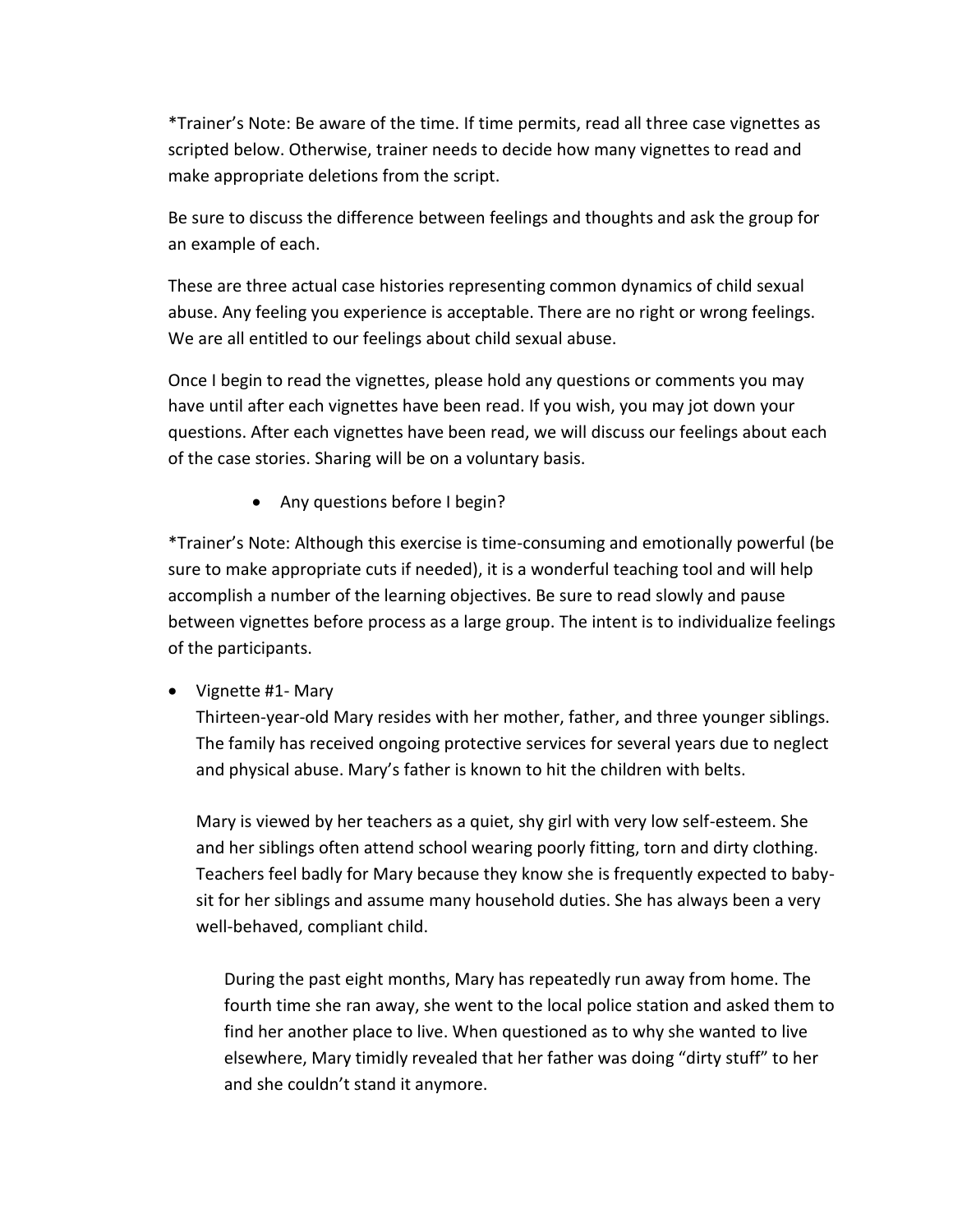Pause reading and state:

Please be aware of how you are feeling about Mary. Jot that down.

Continue reading:

The police reported this allegation to protective services and an investigation occurred. During the investigation, Mary told case workers that her father had been sexually abusing her since she was nine years old. At night, after her mother and siblings went to sleep, her father regularly came into her bedroom, got into bed with her and removed her night clothes. He fondled her breast and genitals and placed his penis in her mouth. For the past eight months, he has been vaginally raping her with his penis.

Pause and ask:

Please jot down your feelings to the following questions.

- How do you feel about Mary's father?
- How do you feel about the sexually abusive activities you have just heard?

#### Continue reading:

When Mary's parents were presented with this information, the father strongly denied that he had abused Mary in any way. He asserted that she just did not want to help out around the house anymore and he was using these lies as a way to get out.

Mary's mother sided with her husband. She told case workers that Mary has always been a trouble maker, and if she is going to tell lies like this, protective services can just out her in a foster home because they don't want her around.

Pause and ask:

Please jot down your feelings to the following questions.

- How do you feel about Mary's mother?
- What feelings do you have for Mary?

Allow time for participants to record their feelings. Then begin Vignette #2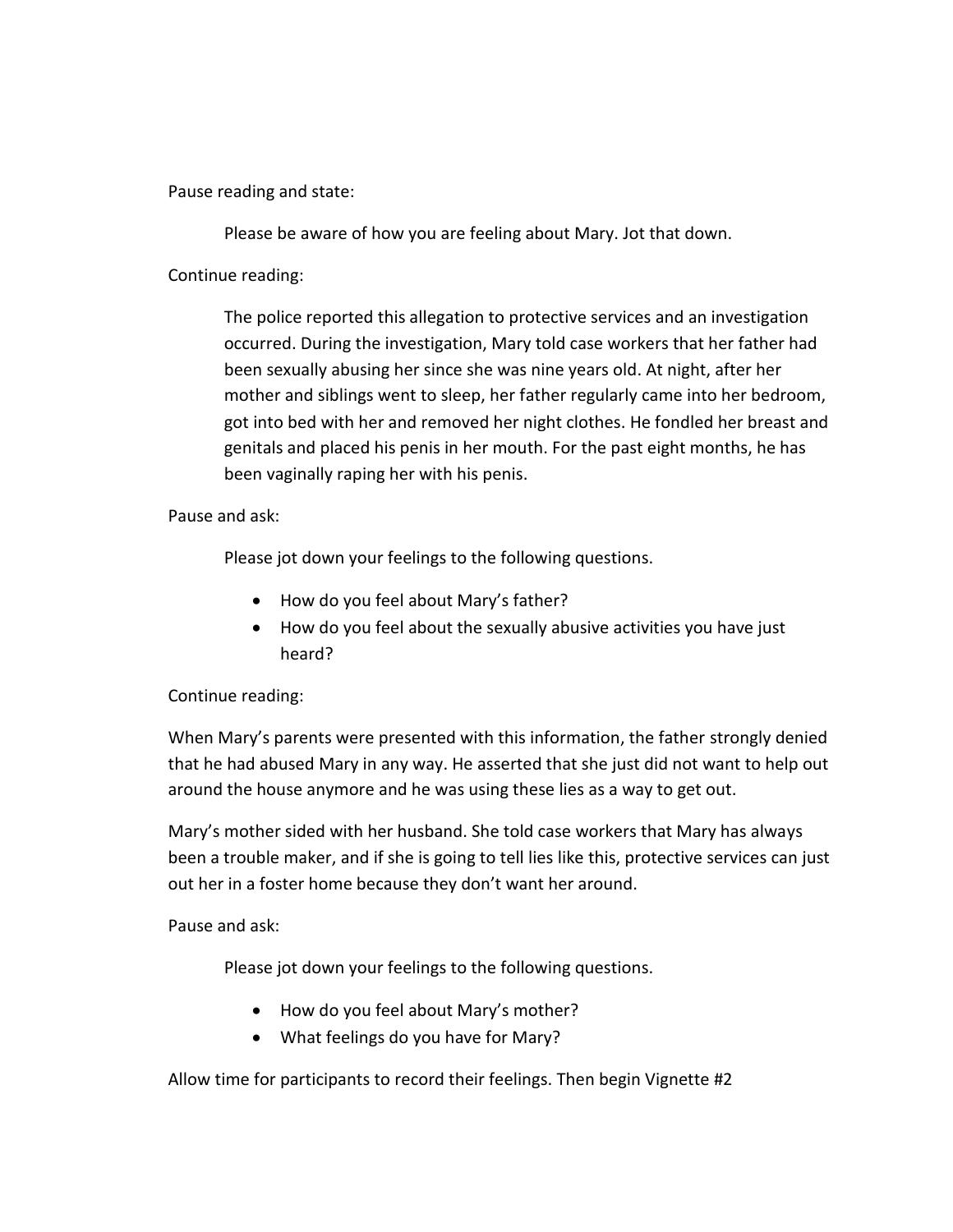Vignette #2- Valerie

Valerie is a four-year-old only child whose parents are divorced. She lives with her mother and has weekend visits with her father, a college-educated man. Valerie has experienced a series of urinary tract infections with accompanying high fevers.

Recently, during a period of high fever, her mother took her to the hospital emergency room. The physician who examined Valerie diagnosed another infection, and also noticed much genital redness and irritation. The physician asked Valerie's mother if she had noticed any signs of possible sexual abuse.

Valerie's mother reported that for about the past year her daughter had seemed very interested in and knowledgeable about sex. Valerie had been discharged from two nursery schools for sexually explicit behavior. For example, she had repeatedly asked her teachers if they would like her to "kiss their peepees". Valerie frequently asked other children if they would like to play "being married." She played this by taking other children into secluded areas, and attempting to touch and kiss the other child's private parts.

Pause and ask:

Please jot down your feelings to the following questions.

- How do you feel about Valerie?
- What are your emotional reactions to her behavior?

Continue reading:

The physician filed a mandated report of suspected sexual abuse of Valerie based upon recurrent urinary tract infections, it was learned that Valerie's father had been sexually abusing her on the weekend visits. The child reported that when she visited Daddy, she slept in Daddy's "big bed" with him and she and Daddy played "being married."

Valerie demonstrated with anatomical dolls that the fame is played by removing all clothing, Daddy kissing her breasts and genitals, and Valerie kissing Daddy's "peepee." Valerie reported that the fame was not physically painful, and that Daddy said it was fun. He praised her highly for her cooperation, and often took her out for ice cream or a new toy following the game. Daddy told Valerie that she was a good little girl for doing things to make him happy.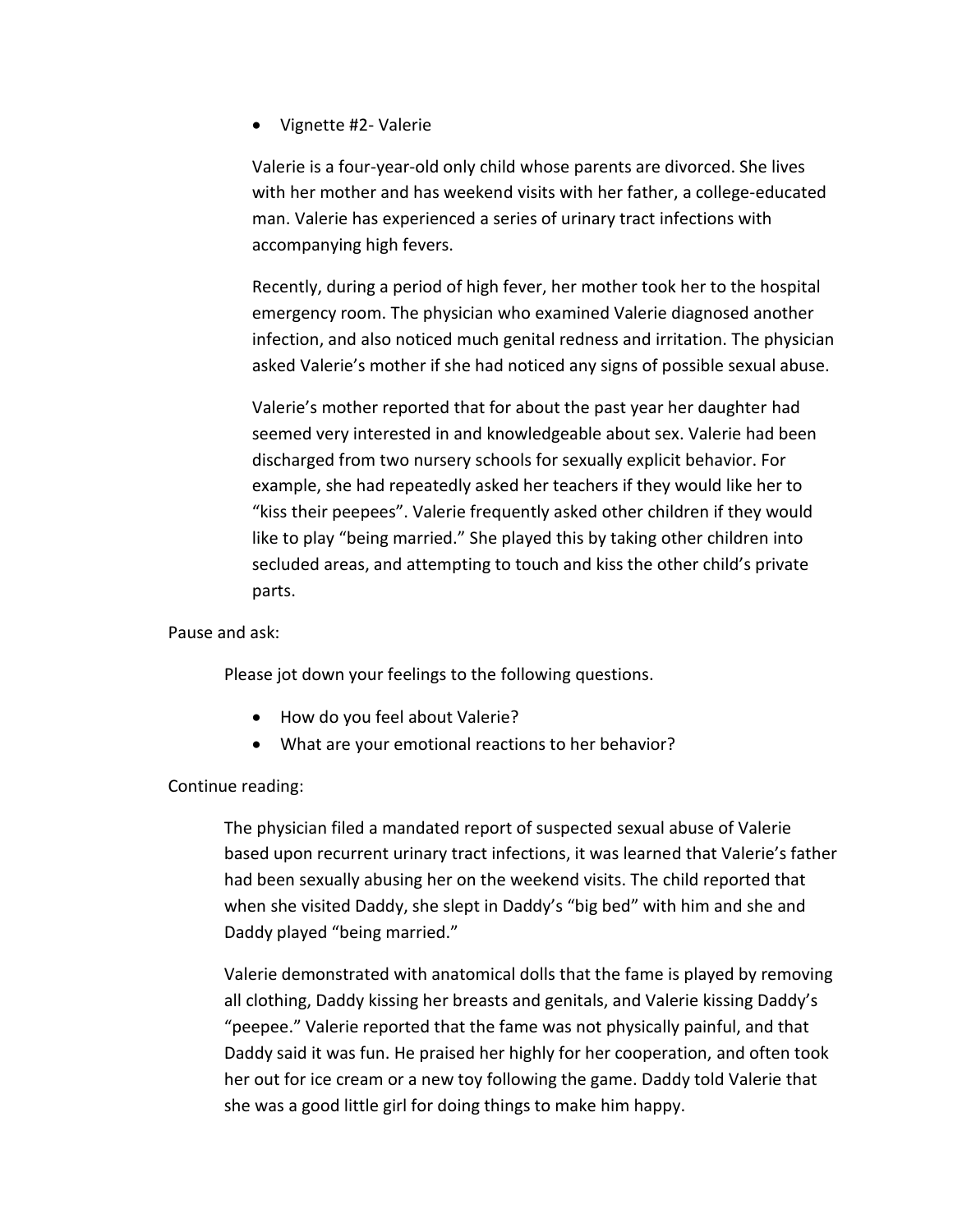Pause and ask:

Please jot down your feelings to the following question.

How do you feel towards Valerie's father?

Continue reading:

When Valerie's mother was informed of the results of the investigation, she took out a bank loan to hire a lawyer and fought a court battle to stop Valerie's visits with her father. Valerie was angry at her mother for not allowing her to see Daddy anymore. Valerie missed Daddy terribly, and did not understand why her mother and others were mad at Daddy. Valerie angrily insisted that her father had not done anything wrong.

Pause and ask:

Please jot down your feelings to the following question.

How do you feel about Valerie's mother and this situation?

Allow ample time for participants to record their feelings before beginning the third vignette.

• Vignette #3- Tony

Tony was a seven-year-old boy who lived in a poor, inner-city area with his three older siblings and his mother and father. He shared an upstairs bedroom with his older brother, James, age fifteen. For years, James teased, taunted, and physically picked on Tony. Tony was afraid of James and tried to keep away from him. When Tony went to his parents with complaints regarding James, he was told that he "should learn how to fight his own battles" and not be a "cry-baby."

One night while Tony was trying to fall asleep, James harassed Tony in a new way. He forced Tony to perform oral sex on him while he molested Tony's genitals and inserted his fingers into Tony's rectum.

Pause and ask:

Please jot down your feelings to the following questions.

- What is your emotional reaction to this abuse?
- How do you feel about Tony?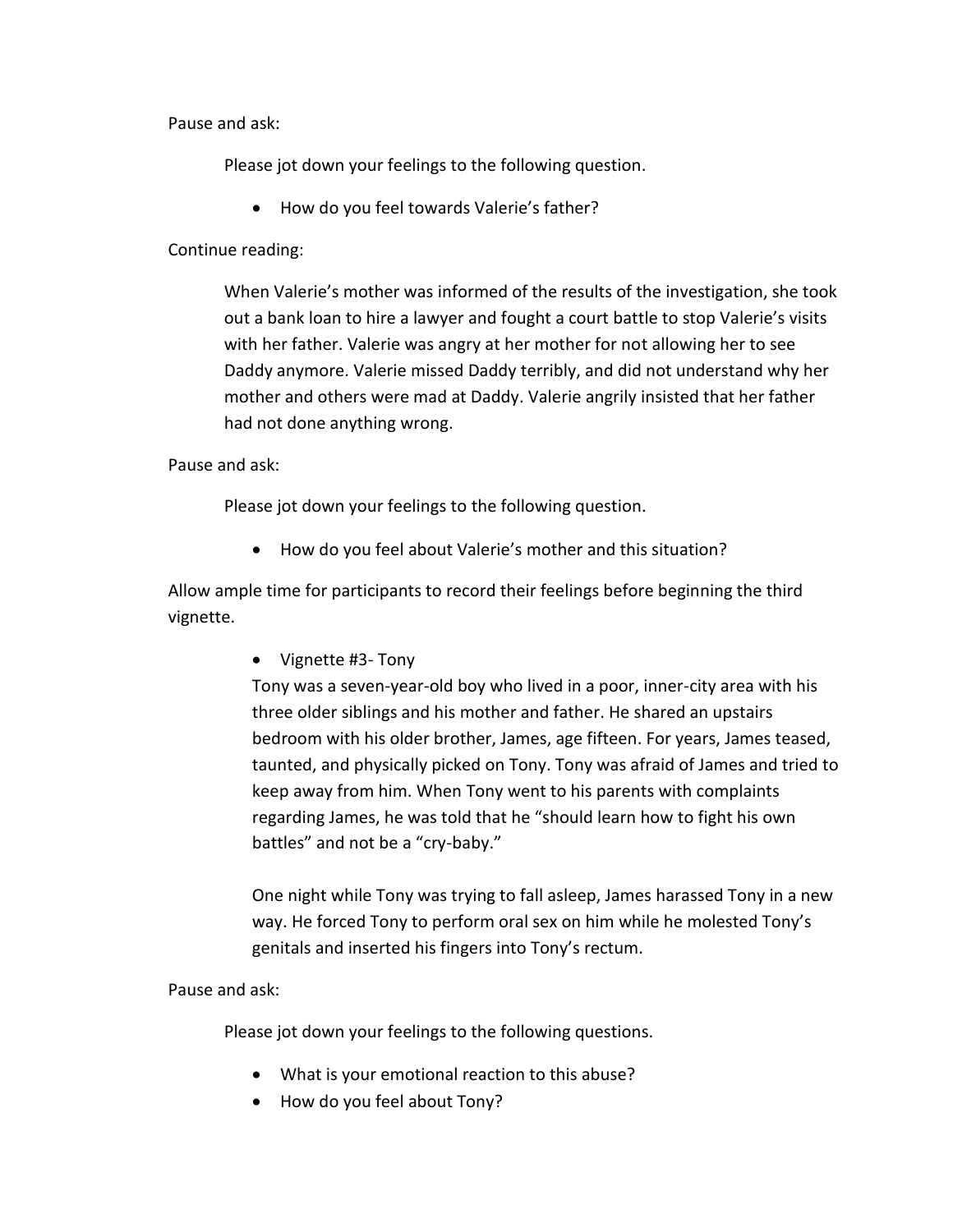How do you feel toward Tony's older brother, James, and toward the parents?

Continue reading:

Tony was powerless to stop his older, stronger brother. One day he summoned up his courage and told his mother the things James was doing to him. His mother became angry at Tony and told him to stop "talking dirty."

The abuse occurred regularly for the next four years until James moved out of the family home. During these years Tony became increasingly curious, confused, and over-stimulated about sex and bodies. He learned that sexual contact and victimization go together, and the experience of a bigger person forcing a smaller person into unwanted sexual contact became normalized for him.

At age twelve, Tony began forcing his two young nephews, age four and six, to perform oral sex on him, during which time he fondled the boys' genitals and inserted his fingers into their rectums. This occurred on an ongoing basis for three years, until the nephews' family moved to another city and Tony lost access to the boys.

That was many years ago. Tony is now the father of a four-year-old boy, Michael. Michael has reported to his Head start teacher that he and Dad play a game called, "Sucking the pee." Michael has explained that this is a game that he and Dad play privately while Mom is grocery shopping. The game is played when Dad asks Michael to "suck on dad's pee" and Dad touches Michael's body. Sometimes Michael likes the game because he gets Dad's undivided attention and it makes him feel special. Sometimes it hurts when Dad sticks his fingers into Michael bum.

Please jot down your feelings to the following question.

• How do you feel about Tony?

Discuss the vignettes beginning with "Tony" by asking volunteers to share their feelings about Tony and about the other people in the vignette.

Validate feelings expressed.

\*For example, a participant may state, "I feel like I'd like to strangle Tony."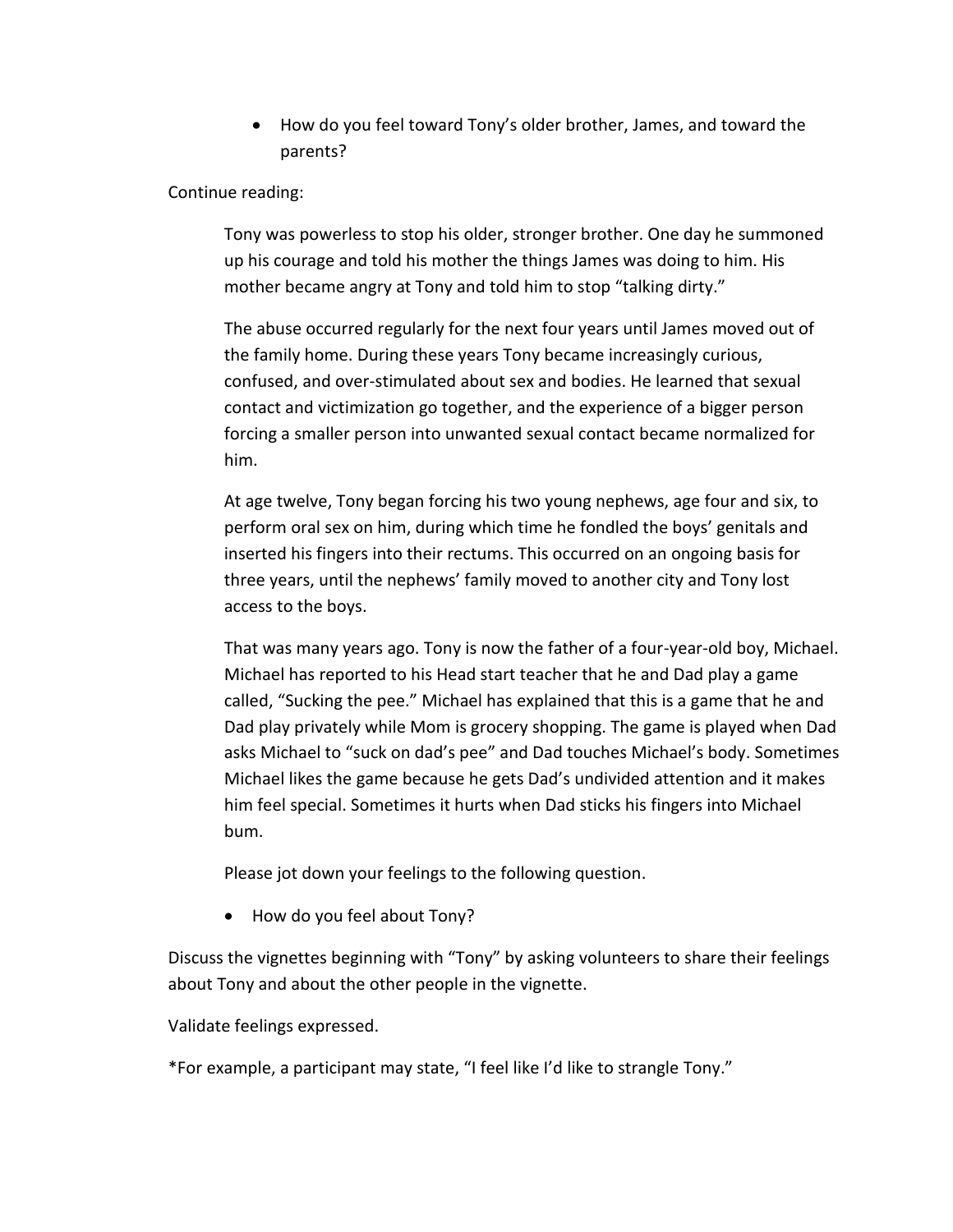The Trainer may respond, "So you are experiencing a lot of anger at Tony. This is understandable. Hearing about adults sexually abusing children does make us angry."

Summarize the activity.

When caring for children who have been sexually abused, foster parents are likely to hear details about child sexual abuse. You may hear about sexual abuse from children, case workers, or during court intervention on behalf of children. Foster parents may experience strong feelings about what has happened to children, about sexual offenders, and about people who have failed to protect children. These are normal emotional reactions to child sexual abuse.

While these feelings are normal and okay, it is not okay to act on these feelings in our work with children and families. We do not make case decisions and recommendations based on our own personal feelings, but based on what is in the best interest of the child and based on the knowledge we have gained in training. For example, a foster parent may feel anger toward a parent who has sexually abused a child, but it is not appropriate to express this anger about the parents to the child since the foster parent's feelings may differ from the feelings of the child.

Ask participants how each of the children in the case vignettes just discussed felt about their offenders and record responses on the flip chart.

Responses may include the following:

Vignette #1-Mary

- She appeared to be afraid of him since she repeatedly ran away from home and asked to go live somewhere else.
- She said that her father was doing "dirty stuff" to her and she couldn't stand it anymore.

Vignette #2- Valerie

- She seemed to love him.
- She did not appear to be afraid of him.
- She did not realize he was doing something wrong; he told her it was good fun.
- She thought he was being kind to her, especially when he praised her and took her for ice cream.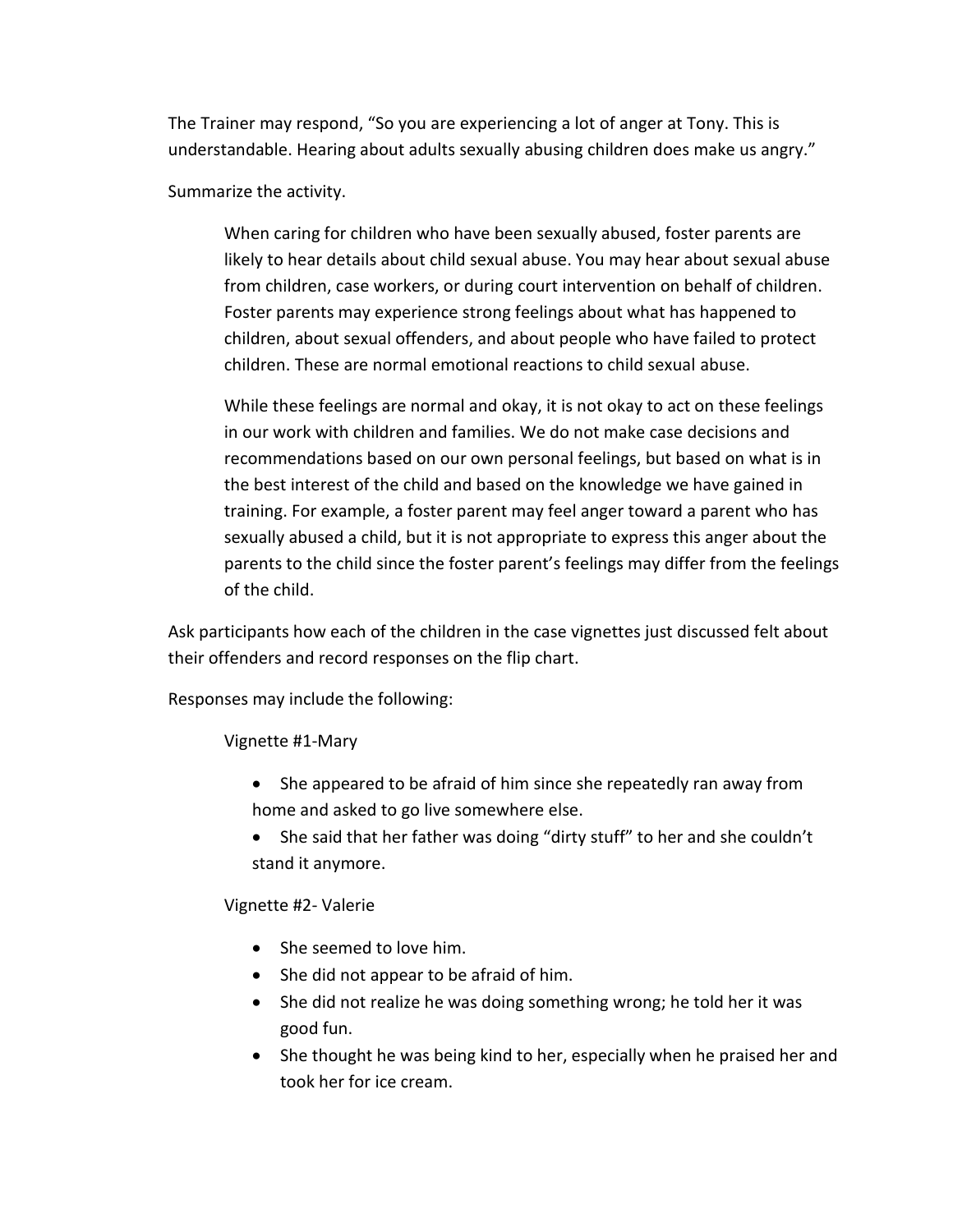Vignette #2- Tony

- Tony's son Michael liked the attention he got from his father.
- It made him feel special.
- He may have felt confused because the abuse was also sometimes physically painful.

Clarify why children who have been sexually abused have a right to their feelings and should not be expected to adopt the feelings of the foster parents.

Children who have been sexually abused are entitled to their feelings about their abuse and the offenders. As illustrated in these cases, some children may love their offending parent. This frequently occurs if the sexual abuse has not been physically painful and the offender has presented the sexual activities as a game or in a tender way. Some children may feel hatred and/or fear toward their offender, and others may have very mixed feelings, one day feeling very angry and the next day sad. Foster parents need to learn to respect children's feelings about their abuse, their offenders, others who failed to protect them, and their feelings about being in foster care.

Ask participants to offer examples of ways to show respect for children's feelings regarding their abuse. Record responses on the flip chart.

- Comfort (rather than belittle) children when they express sadness and longing for their parent(s)
- Comfort children when they express anger towards their offending parent or towards the non-offending parent for failing to protect him/her.
- Support visiting plans that enable children to see their parents while ensuring their safety.
- Display photographs of parents or family members whom children miss and long to see.

Acknowledge that foster parents also need support in dealing with their feelings about sexual abuse.

For as long as you provide care to children who have been sexually abused, you will also need support in dealing with feelings about the children, the sexual abuse, the offenders, and perhaps the system's response to the sexual abuse, such as court intervention. It is important to acknowledge your feelings and to discuss them in appropriate ways.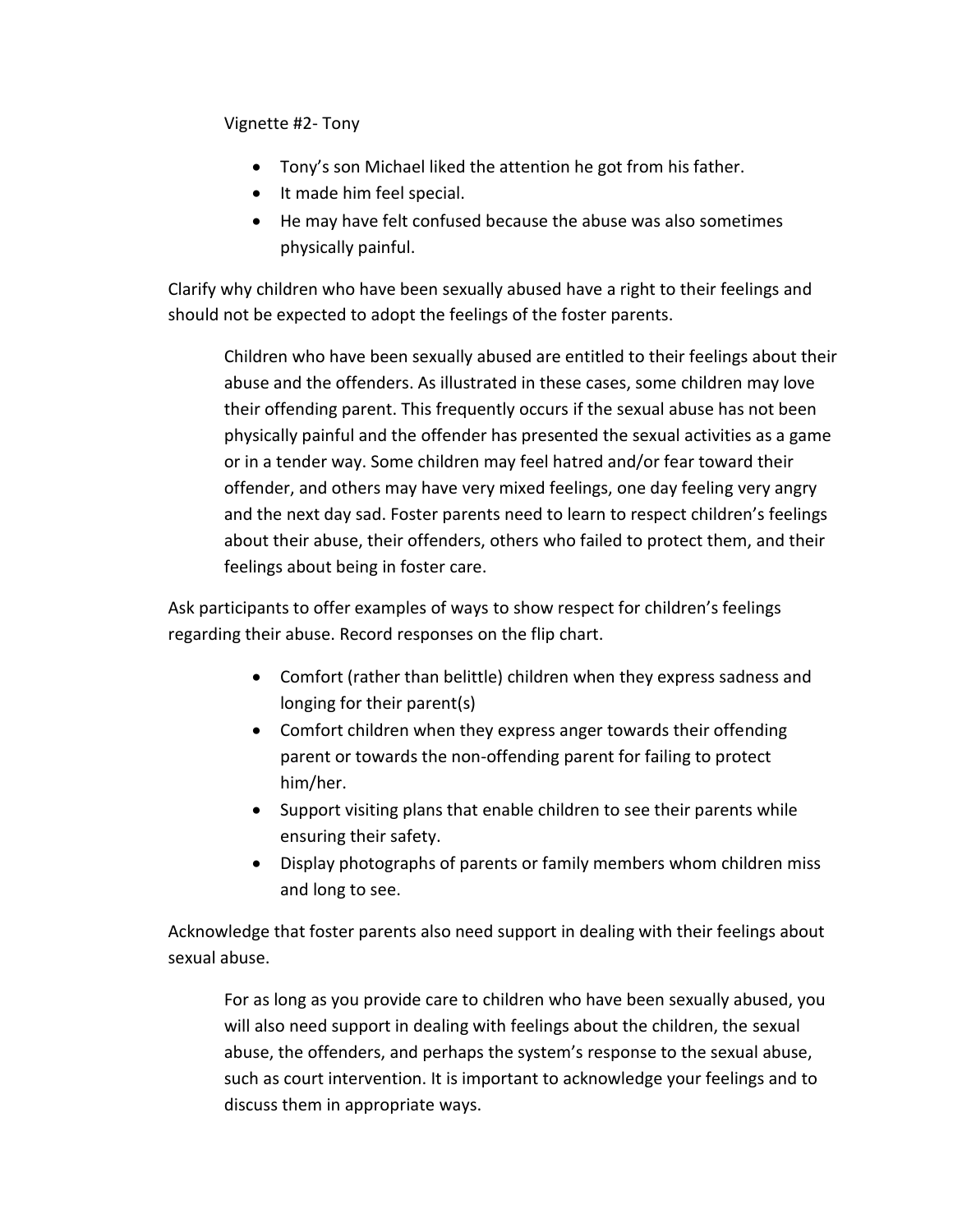Ask participants to brainstorm appropriate places and people with whom they can discuss and process their own feelings.

\*Responses during this brainstorm activity may include the following:

- Spouse
- A foster parent support group
- The child's case worker
- FAD worker
- Child's therapist

Stress the importance of maintaining confidentiality while seeking support.

Foster and adoptive parents should also be careful to respect children's confidentiality while finding appropriate places to discuss their own feelings. For example, foster and adoptive parents should not discuss their feelings related to children's sexual abuse with neighbors.

### Conclude the activity.

Foster and adoptive parents provide an essential and valuable service to children who have been sexually abused when they truly respect and validate their feelings. This helps children develop positive self-esteem and recover from victimization. Failing to do this and "correcting" their feelings makes children feel as though something is terribly wrong with them, and lowers self-esteem. We want you to be able to recognize a child's behavior that is a result of the child's feelings about the sexual abuse. It is important to separate the child from the behaviors and understanding when and why the child is behaving this way.

"Signs and Symptoms of Sexual Abuse."

The list provided in the handout is not an exhaustive one, but it does contain the more commonly observed indicators displayed by children and adolescents who have been sexually abused. Symptoms may differ for the various developmental levels. Very young victims, such as infants and toddlers, may display evidence of sexual victimization through behavior such as becoming very upset when bathed or diapered. Some children who have been sexually abused can go for long periods of time without displaying any of these indicators.

Some of the symptoms are more indicative of sexual abuse than others, for example sexually provocative behaviors. These "abuse-specific" indicators are starred. The other symptoms are associated with much type of trauma, stress or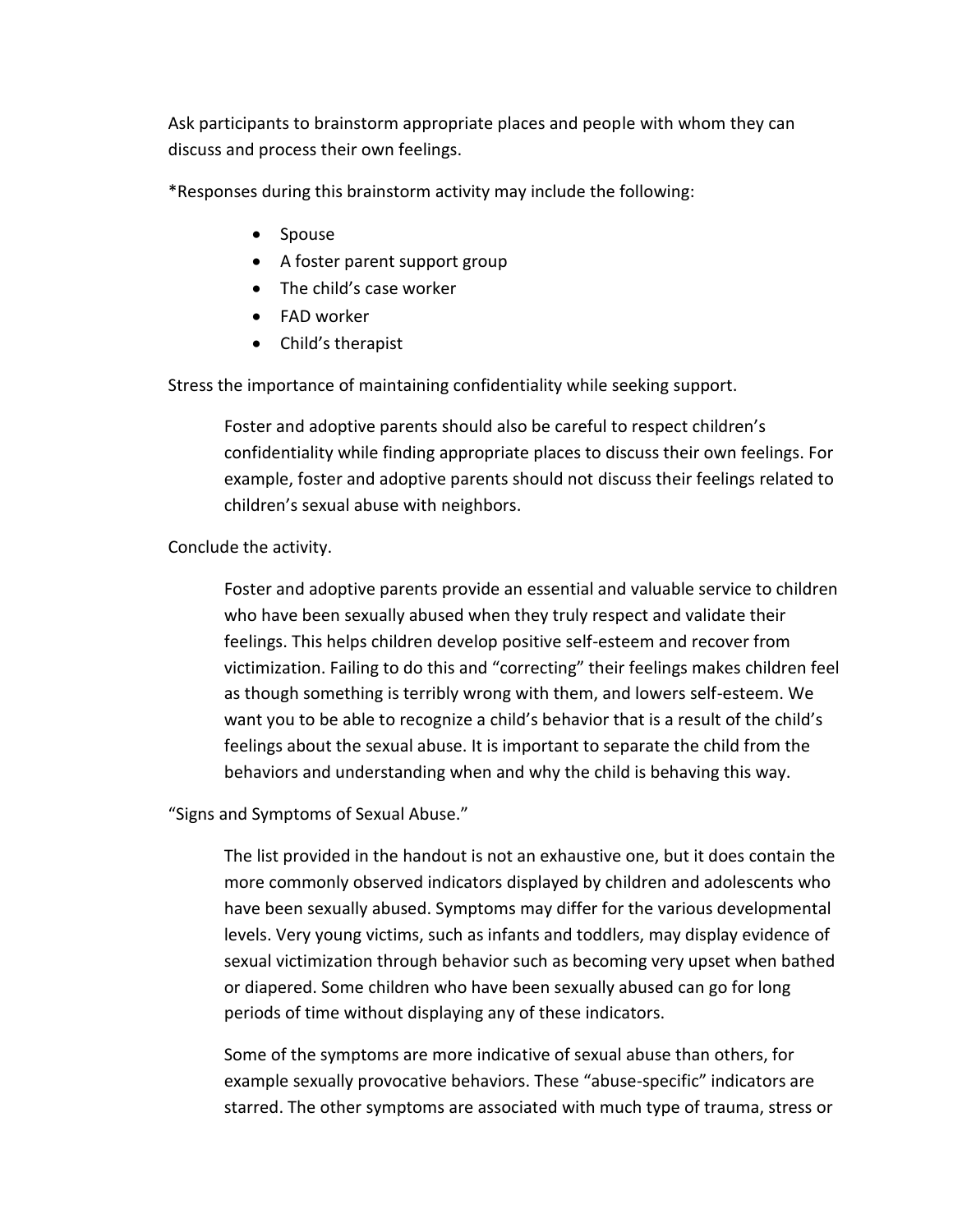other significant problems in a child's life. These "stress-related" indicators are not starred. The presence of one or more symptoms (other than a sexually transmitted disease) does not prove that a child has been sexually abused. The presence of one or more of the "abuse-specific" symptoms and a constellation of "stress-related" symptoms would certainly indicate the possibility that a child has been sexually abused.

It is highly recommended that you become familiar with this handout. If you have any questions about the handout, please be sure to discuss those questions with the worker who will be conducting your home study.

### **Types of Sexual Abuse**

#### Child Sexual Abuse:

The sexual abuse of children by adults or by older children or peers who dominate and control through sexual activity. Older boys who make girls undress and then fondle them, for example. It can be committed by strangers but most often is perpetrated by adults or older children in trusted caretaking roles.

#### Incest:

The most common form of child sexual abuse. Sexual abuse of children by other family members, including mother or father, step-parents, aunts, uncles, cousins, and grandparents.

#### Molestation:

Sexual abuse involving sexual stimulation to body and genital areas, including penetration. It can happen at any age, by a perpetrator of any age.

#### Stranger Rape:

Violence, anger, and power expressed sexually in an attack on a victim. It may involve penetration of body openings (oral, anal, and vaginal) but does not have to.

#### Date or Acquaintance Rape:

Sexual abuse, not necessarily violent perpetrated by someone known to the victim, often a peer in a trusted social relationship.

#### Marital Rape:

Sexual abuse perpetrated by one spouse on the other or by a sexual partner in any long-term committed relationship.

#### Sexual Assault: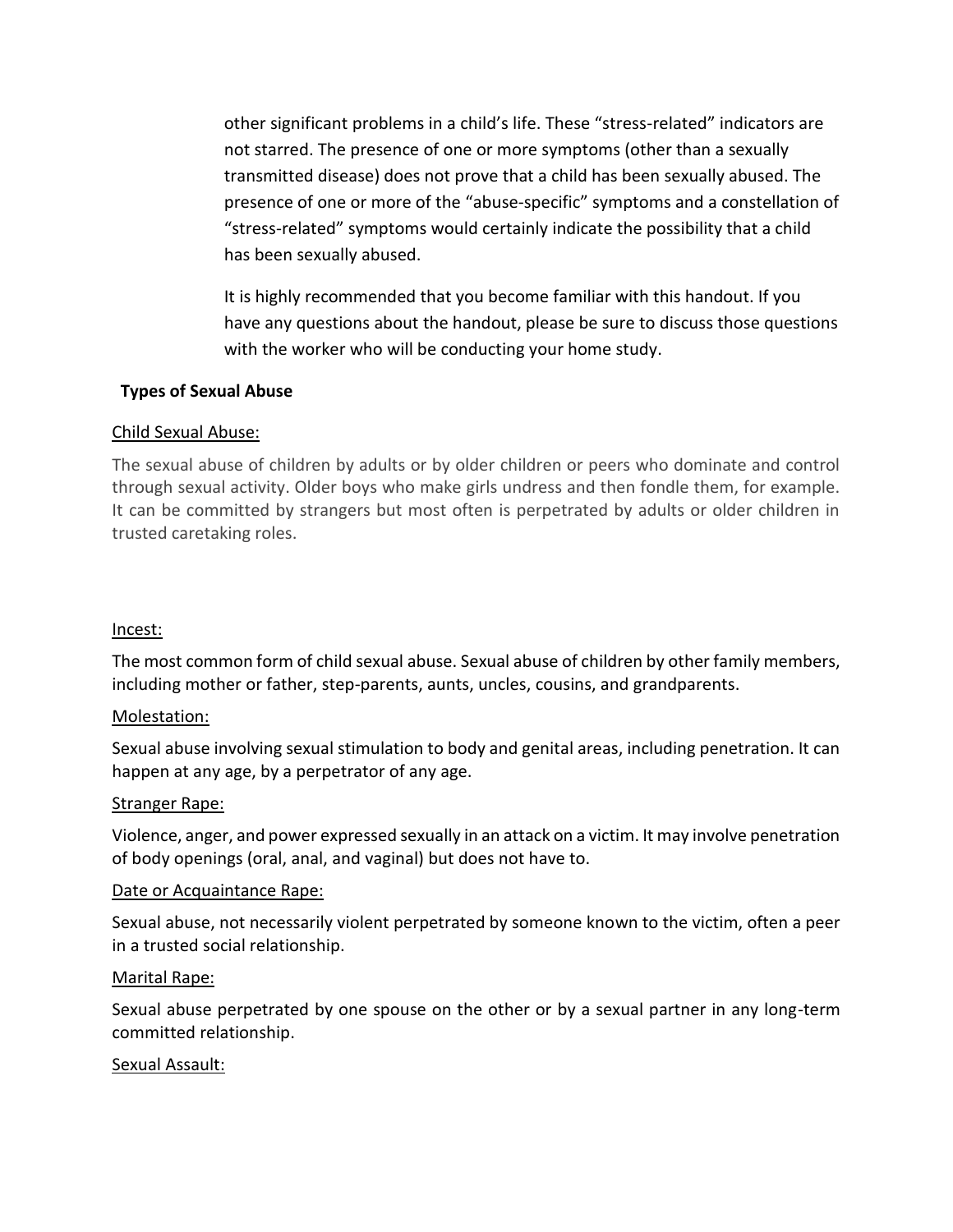Physical attack to victim's sexual body parts, often involving force or violence. This term can cover a wide range of activities and often describes the rape of boys and men.

## Exhibitionism or Exposure:

Displaying the naked body or parts of the naked body in an effort to shock, intimidate, or sexually arouse a victim.

### Voyeurism:

Invasion of a victim's privacy either secretively or openly with the intent of gaining sexual gratification.

### Obscene Phone Calls:

Invasion of a victim's privacy with sexually suggestive messages over the telephone in an effort to shock, intimidate, or sexually arouse a victim.

### Sadistic Sexual Abuse:

Sexual abuse in which the offender incites or tries to incite reactions of dread, horror, or pain in the victim as a means of increasing the offender's sexual arousal during the abuse. May involve use of physical restraint, quasi-religious rituals, multiple simultaneous perpetrators, use of animals, insertion of foreign objects, mutilation or torture.

#### Sexual Exploitation:

Objectification and use of victims, by means of sexual activity or photographic imagery, to gain money or sexual gratification.

#### Sexual Harassment:

Use of gender, status, and power differences to intimidate or control a victim, or to require sexual involvement. May be expressed as flirting and sexual suggestiveness.

#### Gender Attack:

Exposure to actions that demean the sexual gender of a victim, often with sexual overtones, such as cross dressing a child or verbally denigrating a victim's gender.

#### Gay Bashing:

Verbal or physical attacks directed against a victim's perceived homosexual orientation.

## **Signs and Symptoms of Sexual Abuse**

Below are signs and symptoms of possible sexual abuse. This list is not complete but is does include the symptoms most often in children and adolescents who have been sexually abused. Symptoms may differ in children depending on their age and level of development.

| <b>Developmental Levels</b> | <b>Signs and Symptoms</b> |
|-----------------------------|---------------------------|
|                             |                           |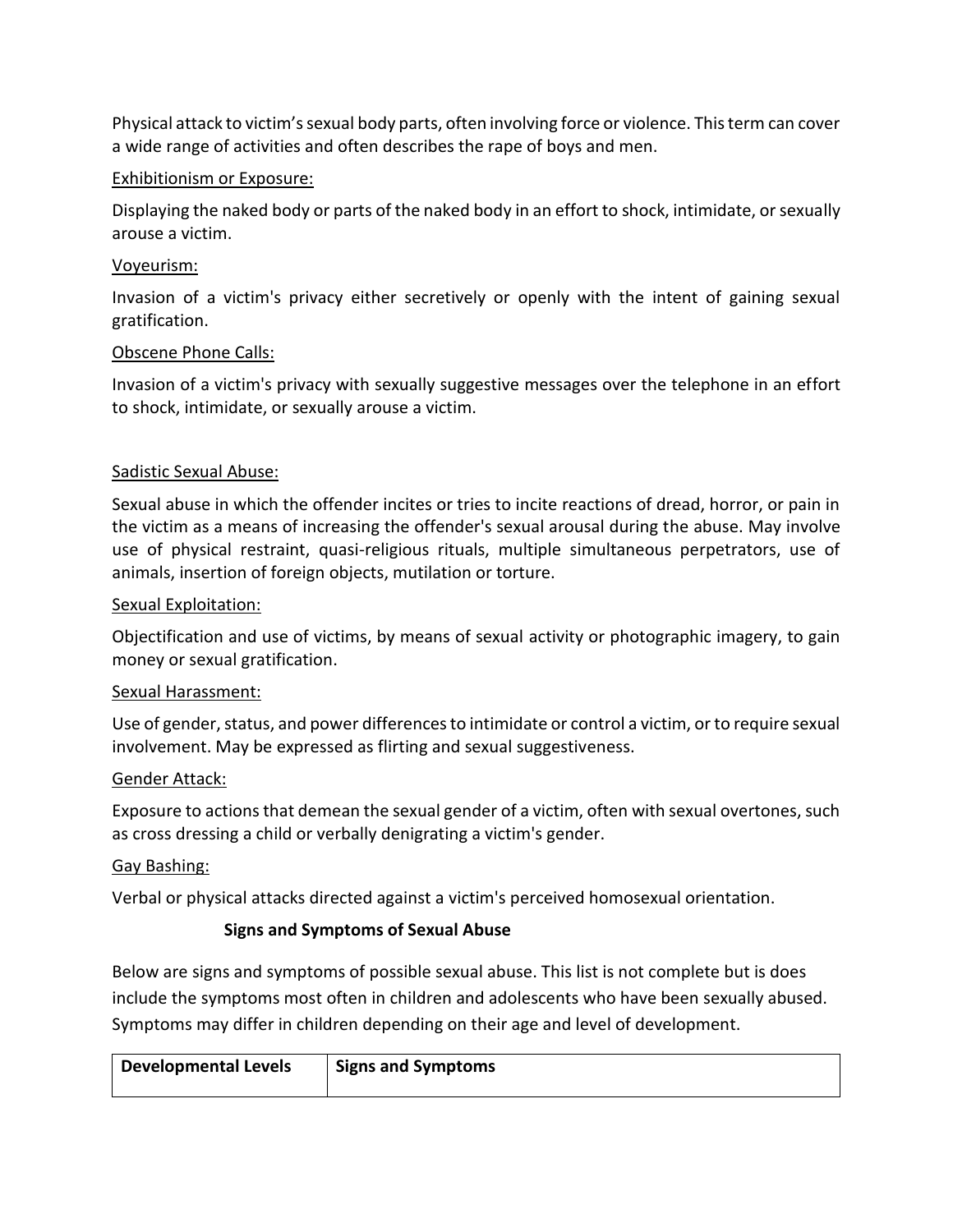| <b>Babies and toddlers</b> | Genital or urinary irritation, injury or infection                                                                                                                 |
|----------------------------|--------------------------------------------------------------------------------------------------------------------------------------------------------------------|
|                            | Sexually transmitted disease                                                                                                                                       |
|                            | Frequent, unexplained physical symptoms                                                                                                                            |
|                            | Intense fear of individuals or people in general                                                                                                                   |
|                            | Nightmares, night terrors or sleep disturbances                                                                                                                    |
|                            | Phobic behaviors                                                                                                                                                   |
|                            | Reluctance to be touched                                                                                                                                           |
| Preschool children         | All sings listed above and                                                                                                                                         |
|                            | Sexualized behaviors                                                                                                                                               |
|                            | <b>Excessive masturbation</b><br>Sexual curiosity and knowledge<br>Tries to involve others in sexual activity<br>Sexualized drawings<br>Bed-wetting, pants soiling |
|                            | Other regressive behaviors                                                                                                                                         |
|                            | Biting or other aggressive behaviors                                                                                                                               |
|                            | Child statement of sexual abuse                                                                                                                                    |
| School age children        | All sings listed above and                                                                                                                                         |
|                            | Unable to make or keep friends                                                                                                                                     |
|                            | Poor school performance                                                                                                                                            |
|                            | Depression of "numb" emotions                                                                                                                                      |
|                            | Poor Self-esteem                                                                                                                                                   |
|                            | Gender confusion                                                                                                                                                   |
| Adolescents                | All sings listed above and                                                                                                                                         |
|                            | Self-destructive activities or self-harm                                                                                                                           |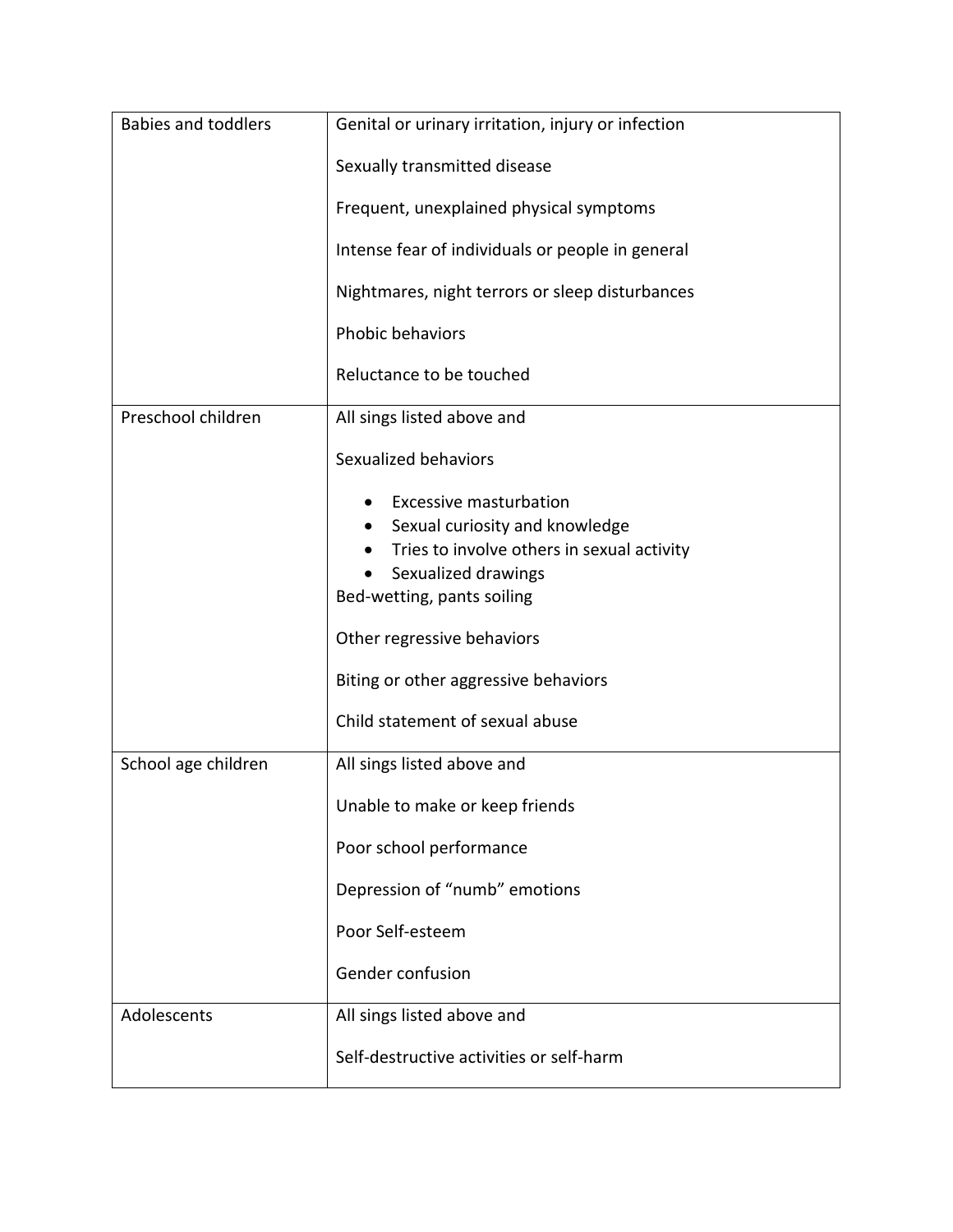| Suicidal plans                            |
|-------------------------------------------|
| Delinguent behavior or running away       |
| Prostitution or other sexual behaviors    |
| Using sex to fill nonsexual needs         |
| Forcing others in unwanted sexual contact |

Discuss medical evidence of sexual abuse.

Depending upon how recent and how extreme the sexual abuse, there may be no clear physical evidence that children have been sexually abused. Clear physical evidence of sexual abuse is only found in about 10% of the cases. The absence of physical evidence does mean that a child was not sexually abused.

Explain to participants their responsibility to report allegations of abuse.

If foster and adoptive parents observe signs and symptoms of possible child sexual abuse in the children in their care, it is very important to notify the child's case worker. It is also important to document in writing the signs and symptoms that were observed.

## **Responding to Children's Disclosure of Sexual Abuse**

## **A Guide for Foster Parents**

Responding to Children's Disclosure of Sexual Abuse: A Guide for Foster Parents."

It is not unusual for children who have been sexually abused to discuss this with their foster/adoptive parents. If the foster and/or adoptive parent s the first person to hear this information from the child, it is referred to as a "disclosure" of sexual abuse.

Foster and adoptive parents must be prepared to respond appropriately and supportively to children's statements about their sexual abuse. Appropriate responses may help to identify the child as a victim of sexual abuse and facilitate a child's recovery from sexual trauma.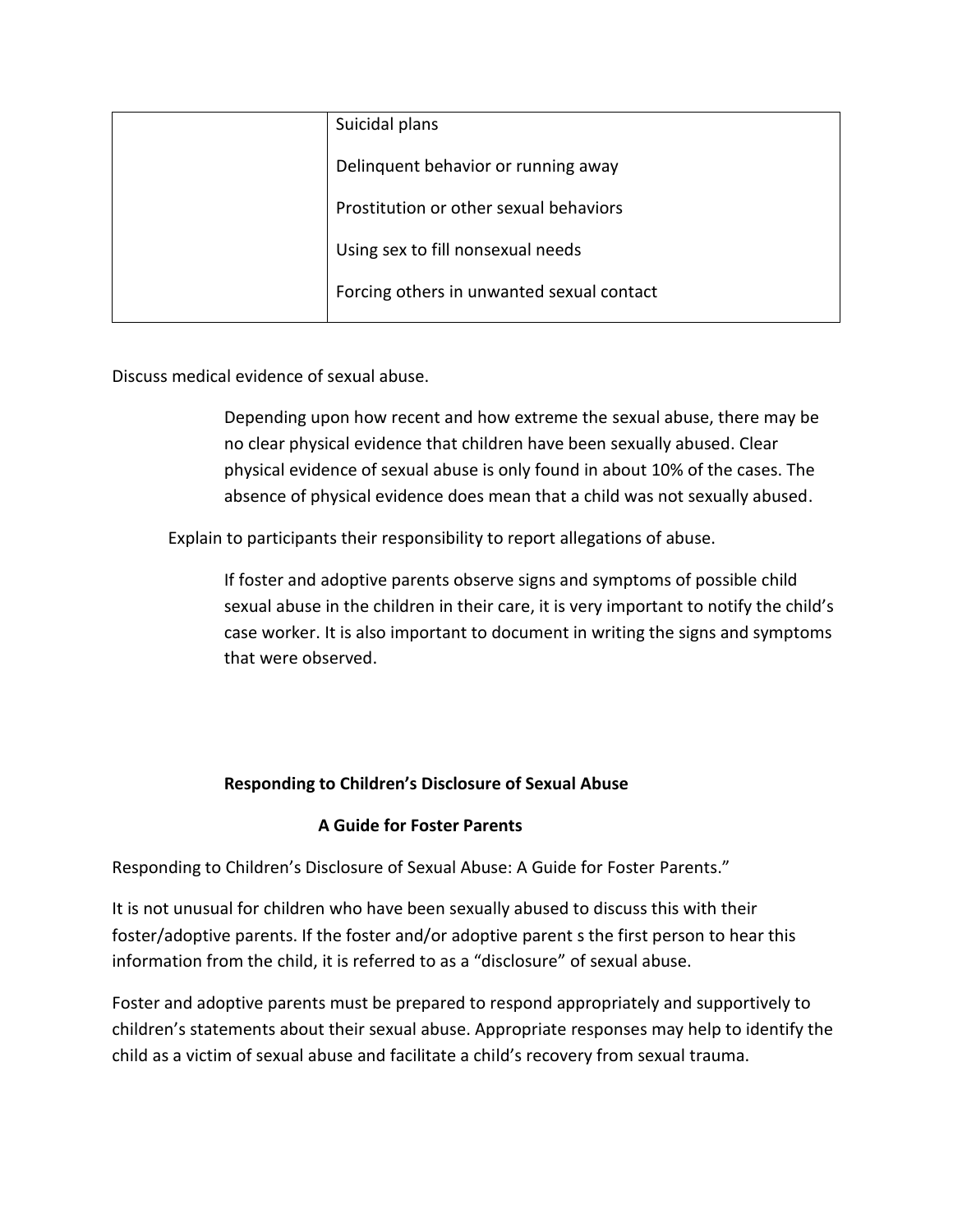"Responding to Children's Disclosure of Sexual Abuse: A guide for Foster Parents" Will provide you with a quick guide on how to respond to sexual abuse disclosure.

Foster parents must be prepared to respond to and support children who talk about their sexual abuse. A caring response may help identify the child as victim of sexual abuse and assist a child's recovery from sexual trauma, Keep in mind the following points:

- Do not panic or act alarmed. Do not display shock or disgust at what the child tells you. The child may think you are reacting to him/her, rather than what happened. Responding with shock or disgust will make the child less likely to discuss the abuse in the future with you.
- It is good for children's mental health to discuss traumatic experiences with kind, healthy adults who care about them.
- Explain to the child that it is okay to tell you about confusing or upsetting things that have happened. If you and the children are not alone take the child to a private place where the child will fill comfortable talking.
- Listen with empathy and support to whatever the child wished to say about the sexual abuse.
- Do not question or interview the child. Interviewing for suspected child abuse should only be done by a trained professional. It is right for you to listen and respond sympathetically. However, it is not appropriate for you to questions the child about details the child has mentioned.
- When the child has finished talking you should reassure the child that he/she did not deserve to be hurt. Tell the child that you will be working to make sure it does not happen again. Tell them you will be telling their case manager as well.

"What I believe about Sexual Abuse."

It is hard to believe that people purposefully hurt children by subjecting them to sexual abuse. Sexual offenders lure, tick, coerce others into unwanted sexual contact.

Process the activity:

Pedophiles are persons who are sexually attracted to children. They lack appropriate impulse control to keep themselves from acting on their desire to have sexual contact with children.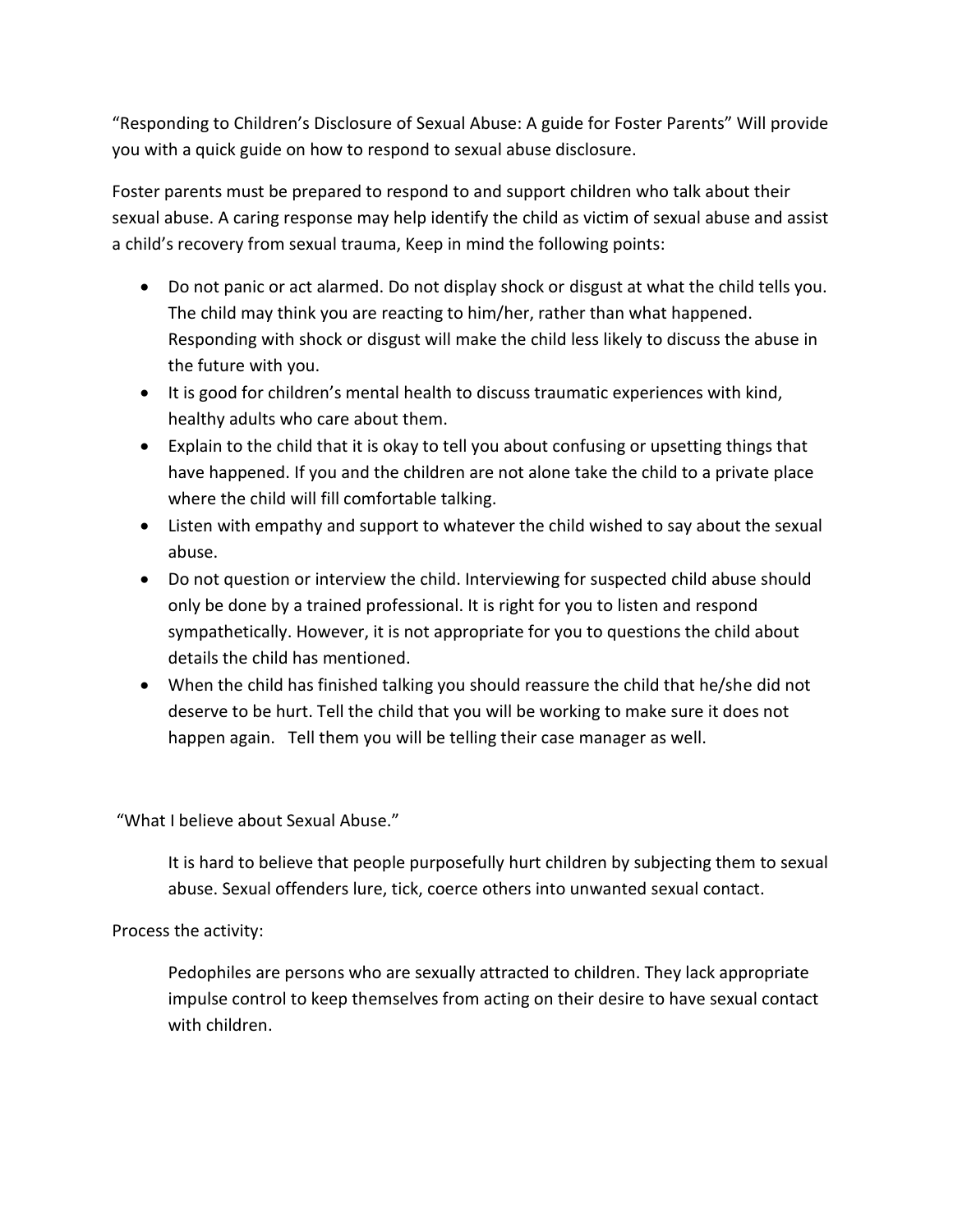The vast majority of identified offenders are male, but female offenders do exist. Generally, female sexual offenders elicit more denial, shock and upset in us because we do not like to think that women are capable of hurting children sexually.

Most people who have sexually abused children began doing so while they were adolescents

Child sexual offenders differ in many ways from each other. There is no psychological or social profile of an offender. They come from all socio-economic levels, races and religions. Some sexual offenders have trouble in many aspects of their lives, such as holding a job, managing their money, getting along with people. Some sexual offenders may be successful in other areas of their lives, such as professionally, yet very troubled in regard to their sexuality and their abuse of power over children.

Research shows that many child sexual offenders were sexually abused, watched the sexual abuse of others, or experienced other severe maltreatment during their formative years. This, however, is not an excuse or reason to sexually offend. Many adults who were abused as children in sexual or other ways have not become offenders.

Although the issue of false allegations gets a lot of media attention, incidents involving false allegations of sexual abuse are rare.

When a child discloses sexual abuse, the offender can be expected to use his or her position of power to pressure the child to recant or withdraw the complaint. Other family members may also pressure the child to do the same. The offender may also try to undermine the child's credibility by calling him/her a liar or a troublemaker. It is not unusual in child sexual abuse cases for children to recant their allegations. When this happens, one should not assume that the allegations are not true.

Identify the impact of sexual abuse on children's behaviors.

The negative impact of sexual abuse can result in a variety of behavior problems for children. Often these problems relate to:

Children who have been sexually abused can develop fears and phobias (intense fears) of objects, locations, people, and events associated with their sexual assault. These fears may generalize to other people, events, places, times of day, and objects similar to those involved in the abuse. For example, a three-year-old girl was sexually abused by her gray-haired grandfather who wears glasses. Following the assault, she displayed intense fear of her grandfather, as well as all gray-haired men wearing glasses.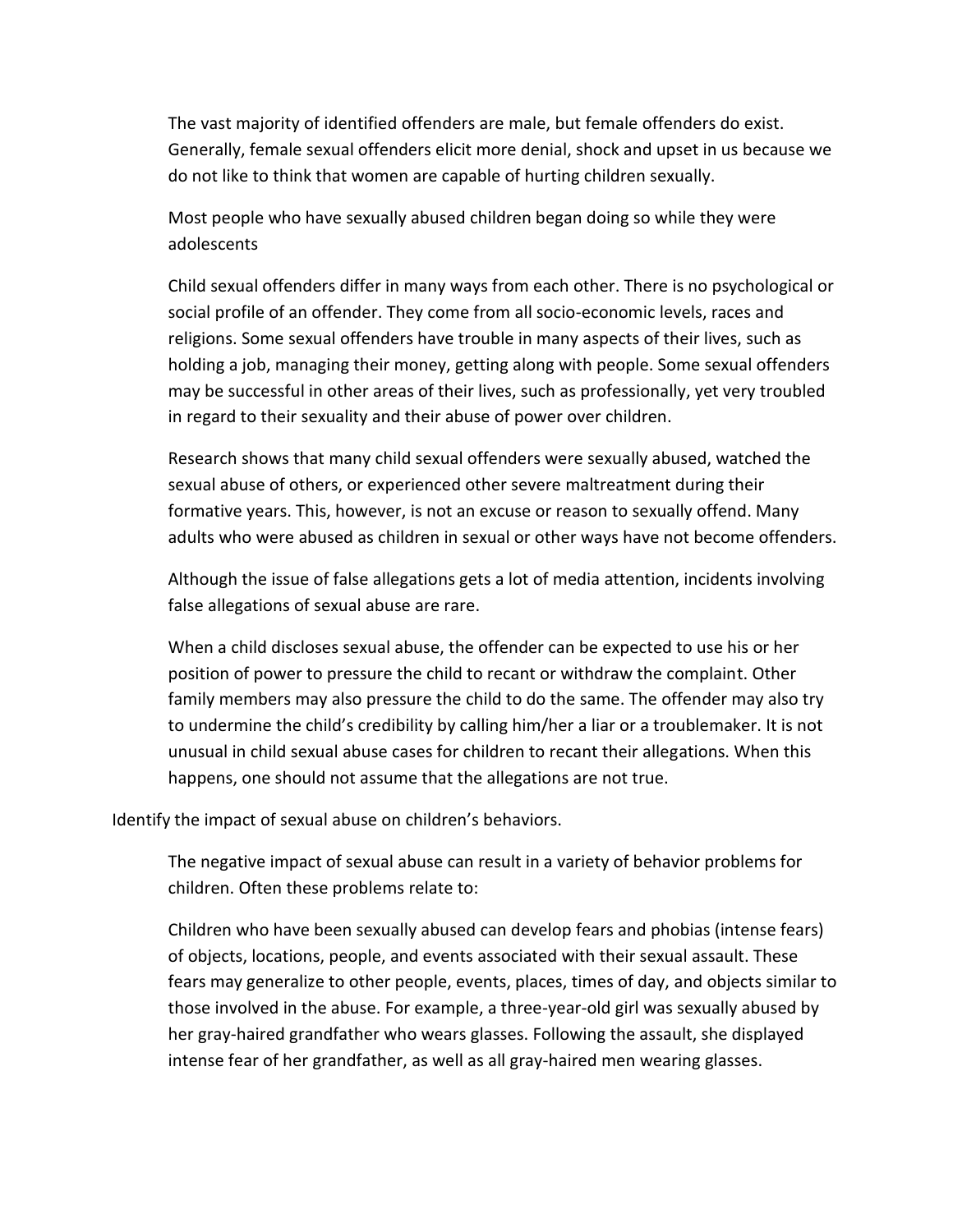A wide variety of fears and phobias have been observed in children. Some children who have been sexually abused in their beds are terrified of beds. Foster/adoptive parents may repeatedly find these children sleeping on the floor. Some children have been molested while an adult assisted them in toileting. They have extreme fear of using the toilet and some may wet and soil themselves.

#### Explain anger-related behaviors

Experiencing victimization often results in strong feelings of anger and rage. This is a natural human reaction to victimization.

Children and youth who have been sexually abused frequently do not have safe, socially appropriate outlets for this anger and rage. This anger and rage may be expressed in the only way confused, hurting children know- by venting it on those most available. Sexually abused children and youth display a host of behavioral problems related to anger.

Ask the group to identify possible targets for anger-related behavior in children.

- Others in the foster/adoptive home (siblings, foster parents, adoptive parents and extended family).
- Other people outside of the foster/adoptive home in the neighborhood or at school.
- Property.
- Animals.
- Child's own self.

Describe problems related to sexuality in children who have been sexually abused.

Children and youth who have been sexually abused may display behavior problems related to sexuality. This is to be expected, following the premature and traumatic exposure of children to adult forms of sexual interaction when they lack the psychological, cognitive, and physical capacity to assimilate them.

Ask participants for examples of sexual behaviors.

\*Record participant responses in the appropriate column on the flip chart. Be sure to include the following:

Examples of sexualized behaviors displayed by children and youth who have been sexually abused include: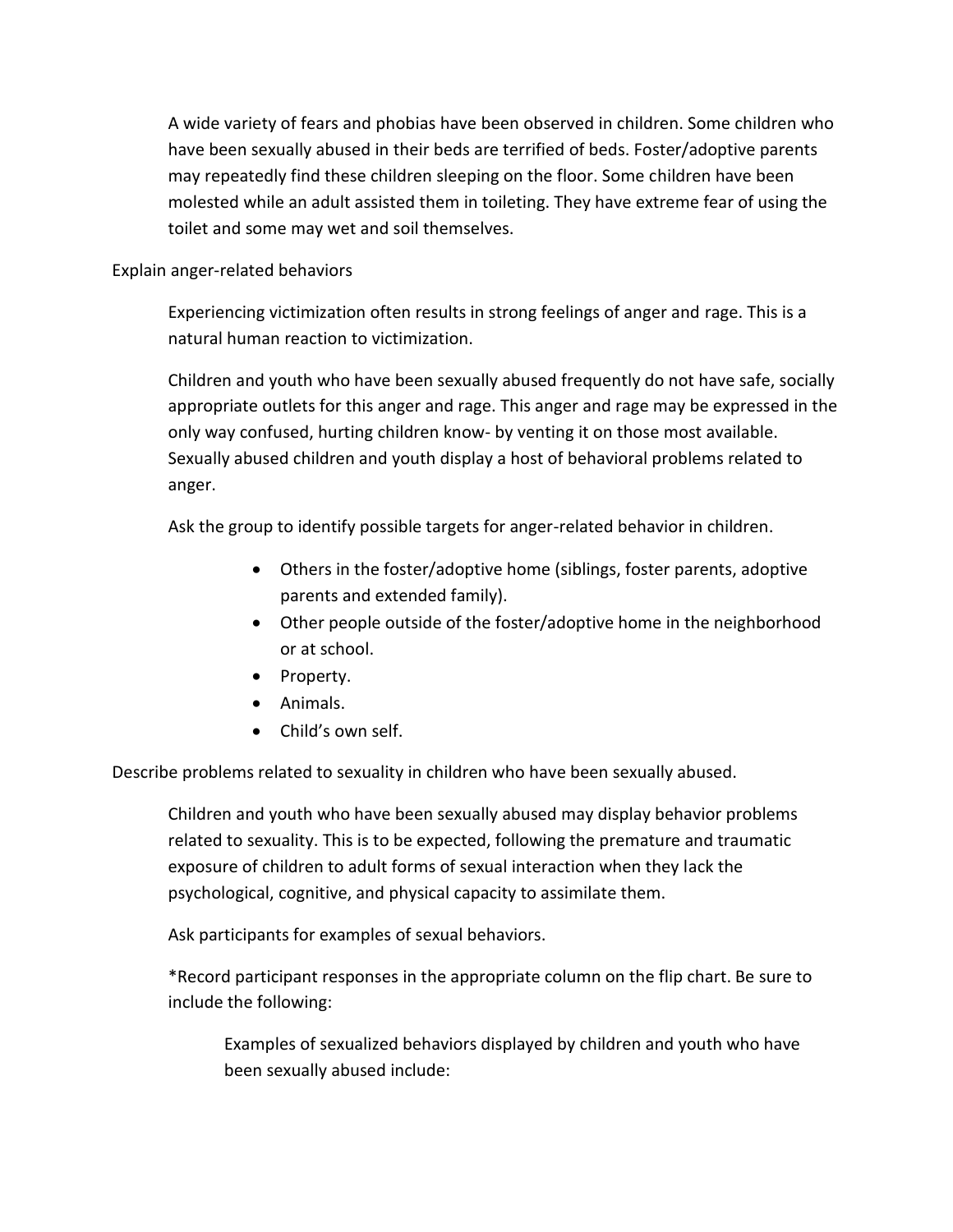- Sexualized play such as creating and play as creating and playing out sexual scenarios with dolls or toys.
- Sexualized drawings of naked people, complete with large breasts and genitals; their drawings may also depict sexual acts.
- Sexualized talk is common among children and youth who have been hurt in sexual ways.
- Sexualized behaviors toward themselves including public masturbation, excessive or obsession masturbation, inserting fingers or objects into vaginal and/or anal openings, or self-mutilation.
- Sexualized behaviors toward others, including inviting other children into sexual play, promiscuity, or coercing younger more vulnerable children into sexual contact, i.e., "offending" behavior.

Elaborate on the "sexualized behaviors toward others" displayed by children who have been sexually abused.

Children's inappropriate sexualized behaviors toward others may take a variety of forms including the following:

- Inviting others
- Promiscuity
- Juvenile sexual offending

Parenting the sexually abused child takes special skills in providing care and supervision of traumatized children in a way that facilitates healing and recovery. Parenting sexually abused children in a positive manner increases the selfesteem of children who have been traumatized and increases their sense of personal safety and control. As a result, they become more capable of interacting effectively with others and the environment. In contrast, caregivers who ignore the problematic behaviors of children or respond punitively will only further compound the problem and further reduce children's self-esteem.

Children who have a history of sexual abuse require specialized parenting particularly in regard to issues related to fear and anxiety, anger and sexuality.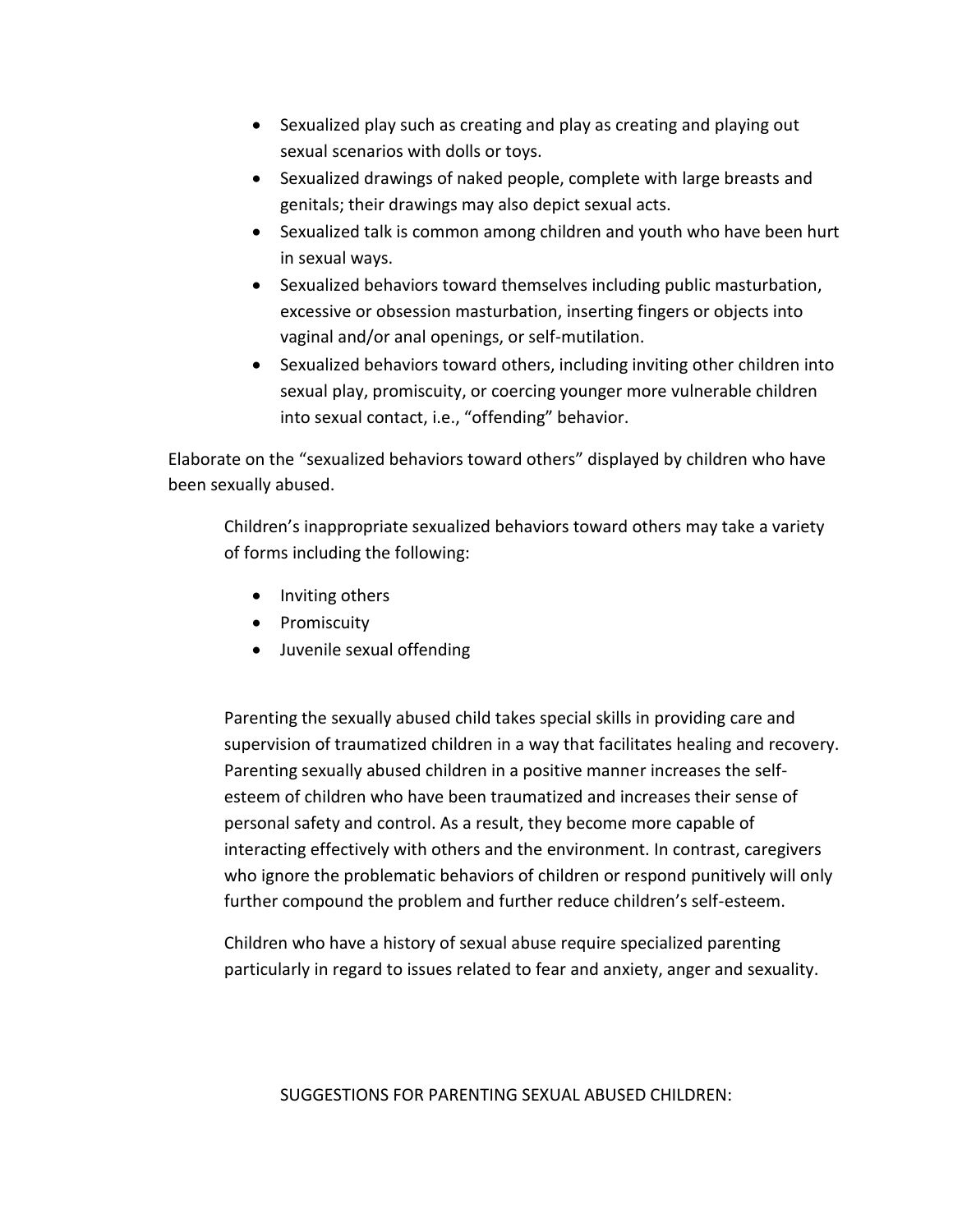- Allow children who have been traumatized by sexual abuse to have some control over events and activities which cause them to feel anxious and unsafe.
- Recognize behavioral problems in children stemming from their history of sexual abuse.
- Understand that traumatizing experiences such as sexual abuse can result in behavioral problems when children express justifiable feelings resulting from their abuse in unsafe, inappropriate ways which may have themselves or others.
- Validate children's feelings (but not the expression of these feelings) when they are inappropriately expressed through problematic behaviors.
- Set and enforce appropriate limits on children's inappropriate expression of their feelings through problem behaviors.
- Provide safe, appropriate ways for children to discharge feelings related to their history of sexual abuse.
- Praise children as they gain self-awareness, self-control, and the ability to redirect feelings related to their victimization into safe, appropriate outlets.

\*Trainer's Note: The next activity can be done in small groups if there are enough people. Trainer could also present the case scenario and seek discussion from the main group. All three scenarios with appropriate responses are listed below; however, trainer will want to pick and choose which scenarios will be covered because of time constraints. If using small groups assign a scenario to each group.

## Helping the healing process

You will now have an opportunity to apply the suggestions for parenting to the sexually abused child using different case situations. Answer the questions found in your scenario.

## John's Story

\*What type of behavior problem is John displaying? Is it fear/anxiety-related behavior, anger-related behavior, or sexualized behavior?

John is displaying fear/anxiety-related behavior due to being repeatedly sexually abused in the bath tub.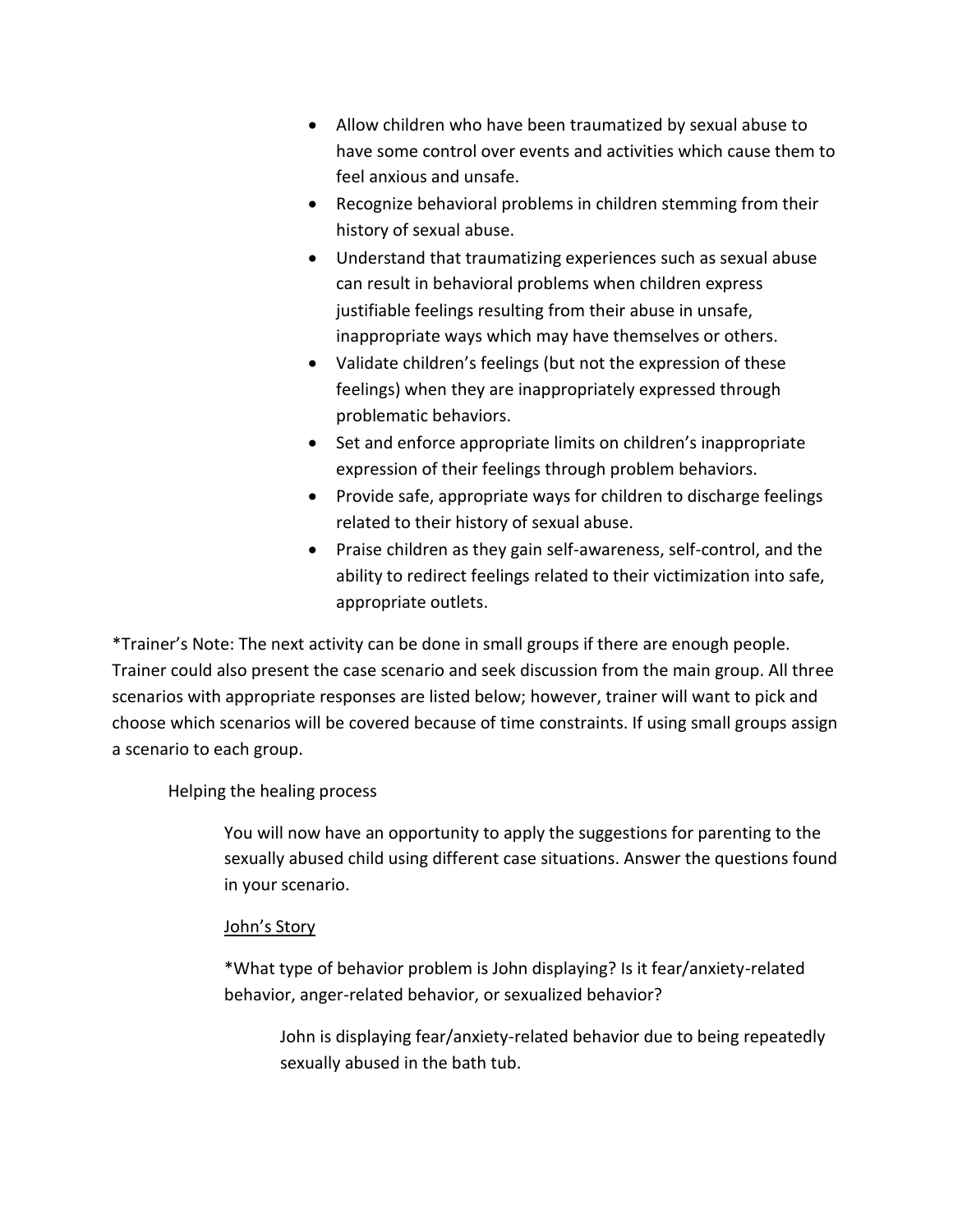\*What are some ways that John could be allowed to have some control over taking a bath?

John can be given control over his bath in a variety of ways. He can be allowed to choose the timing of the bath, i.e., whether he would prefer to bathe at night before bed, or in the morning before school. Allowing him to choose the timing of the bath would give him much-needed control over a terrifying event and would allow him to make bathing in the foster home different (thereby safer) than bathing in his mother's home. John can also choose whether his foster mother or his foster father will assist him in the bath or he can be taught to bathe himself so that he can have privacy while bathing. John can be given further control by taking him to the supermarket and allowing him to select the bar of soap he would like to use for bathing.

\*What could you say to John to validate his feelings?

The foster parents could validate John's feelings about his sexual abuse by telling him that they understand he is very afraid to take a bath and that this is understandable and okay. They could try to reassure him that after a period of time his fear will lessen, that they will do their best to help him, and that he can talk to them about it when he wanted to.

\*What are some ways you could set appropriate limits on John's willingness to bathe?

Appropriate limits could be set by explaining to John that despite his fear he did have to bathe, but that the bathing could be arranged in ways that made him feel safer (like taking the bath in the morning, choosing the soap he wanted to use, etc.). The foster mother or father could reassure John that s/he would never get into the tub with him because that would invade his privacy. They could further explain that he would not be hurt while bathing. John could be encouraged to develop some independence in his personal care to give him the privacy that he may desire.

#### Jane's Story

\*What type of behavior problem is Jane having? Is it fear/anxiety-related behavior, anger-related behavior, or sexualized behavior?

Jane is displaying anger-related behavior due to sexual abuse.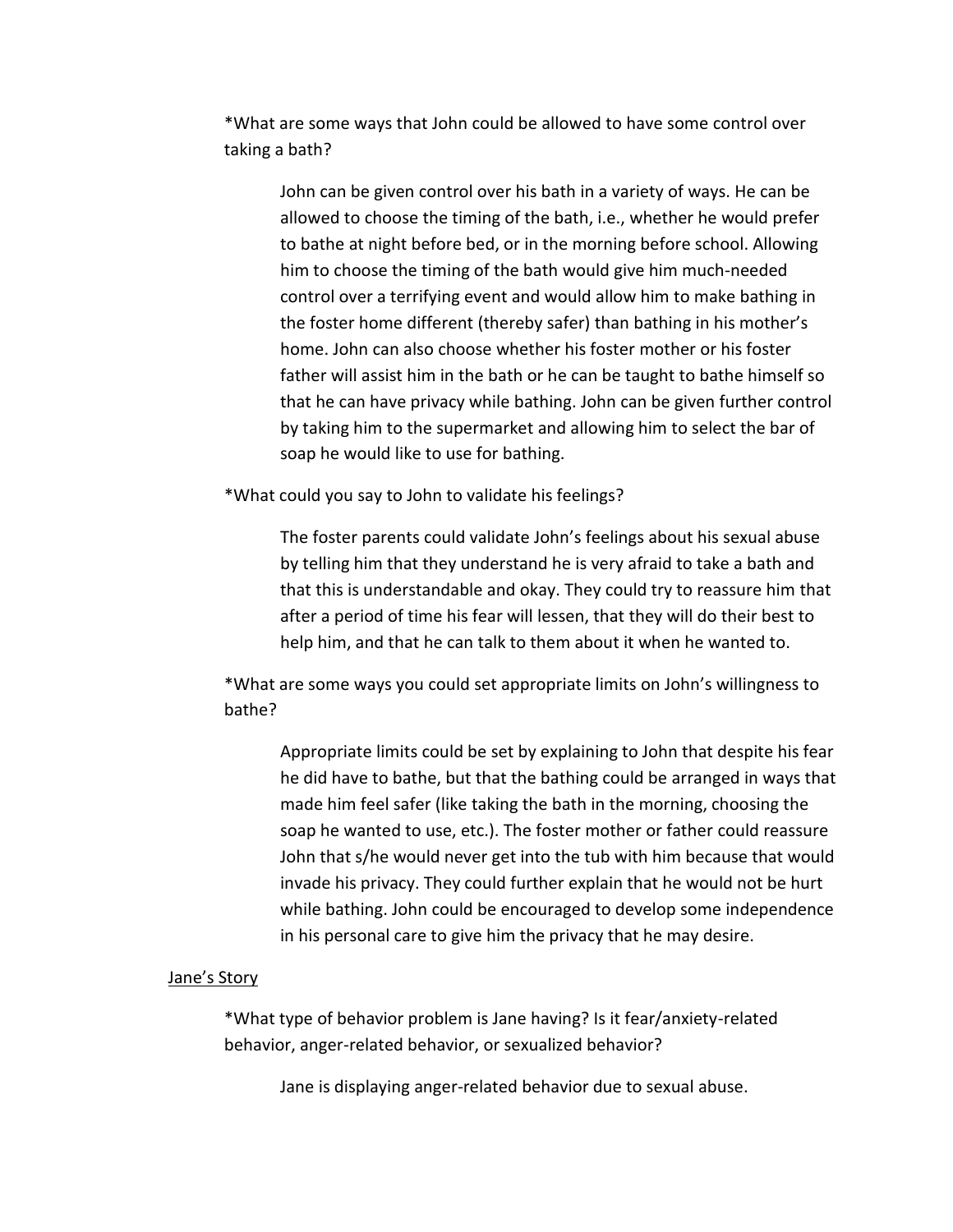\*What are some appropriate ways for Jane to safely express and discharge her anger?

The foster parent could create a "Mad Corner" for Jane, i.e. a small area of the him (a corner of the family room, play room or other easily visible space) that could always be available for her when anger and rage overpower her. She could go freely to the mad corner where a variety of old newspapers and magazines for ripping and shredding, an over-sized pad of newsprint and markers for angry scribbling, or a firm, fist-sized ball for squeezing. Blank paper and pencils could be available for writing angry letters (which should not be sent) to offenders.

The "Mad Corner" should not be used as a time-out or as any other form of punishment. Children should not be ordered to the mad corner, but rather should be encouraged to use it when they need it. The foster parents could say to Jane, "I know you are very angry. This is okay. You must not hurt yourself or anyone else. You can go to the mad corner and shred newspapers or make angry drawings." Initially, foster parents may need to help children use the mad corner when they are angry, or even role-model its use.

\*What could you say to Jane to validate her feelings?

The foster parents could validate and normalize Jane's behavior by saying to her, "We know that you are very angry about the scary, sad and painful things that have happened to you. You have a right to be made about these things. It is okay for you to be angry; it means that you are like other people." They should not give her the message that her anger makes her bad, or in any way abnormal or defective.

\*What are some ways you could set limits on Jane's inappropriate expression of her anger?

The foster parents could set and enforce appropriate limits on Jane's inappropriate expression of anger by saying to her, "Although it is okay to be mad, you cannot hurt yourself, others, or property. This is a safe house, and we have rules to keep everyone who lives here safe. One of these rules is no hurting yourself, others, animals, or valuable property."

The foster parents could also give Jane permission to be angry at them, as well as to discuss her anger with them by saying, "Although we will never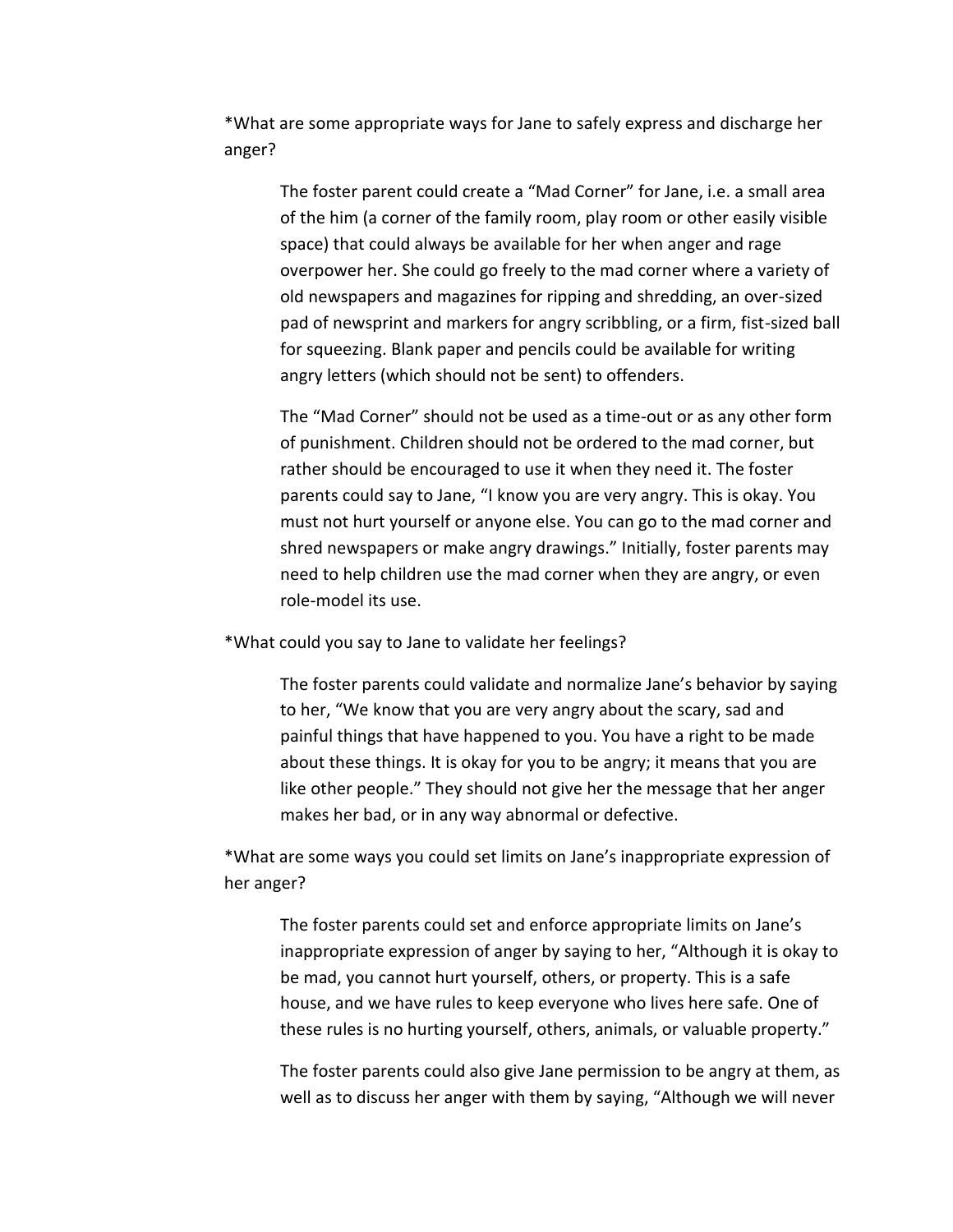deliberately hurt you or your feelings, some of the things we do may make you mad. Kids sometimes get angry at the people who take care of them. It's okay for you to be at us. Kids sometimes get angry at the people who take care of them. It's okay for you to be mad at us. If you are feeling angry, you can tell us. We will discuss it. You will not be hurt or punished for feeling angry at us, or for telling us about it. But remember, when we are angry it is not okay to hurt ourselves, others, animals, or valuable property. This is one important rule to keep everyone in this home safe."

#### Michael's Story

\*What type of behavior problem is Michael having? Is it fear/anxiety-related behavior, anger-related behavior, or sexualized behavior?

Michael is displaying sexualized behaviors.

\*What are some ways Michael could be allowed to have some control over this behavior?

Michael should gently but firmly be told that masturbation (sexually stimulating oneself) is an activity which needs to occur in private. The foster parents should instruct Michael that he can masturbate alone in his bedroom or the bathroom.

\*What could you say to Michael to validate his feelings?

The foster parents should refrain from expressing shock or disgust at Michael's inappropriate sexualized behaviors. Excessive, self-directed sexualized behaviors are NORMAL for children who have been sexually abused. Michael's need to act out in this way can be validated, while at the same time, limits are set around where and when this need can be expressed

\*What are some ways you could set appropriate limits on Michael's inappropriate sexualized behaviors?

> Simply telling Michael not to touch his penis will not work, and will further lower self-esteem. He will need some guidance on when and where, and under what circumstances he can engage in this behavior. He will need frequent redirecting, and reminders that masturbation is a private.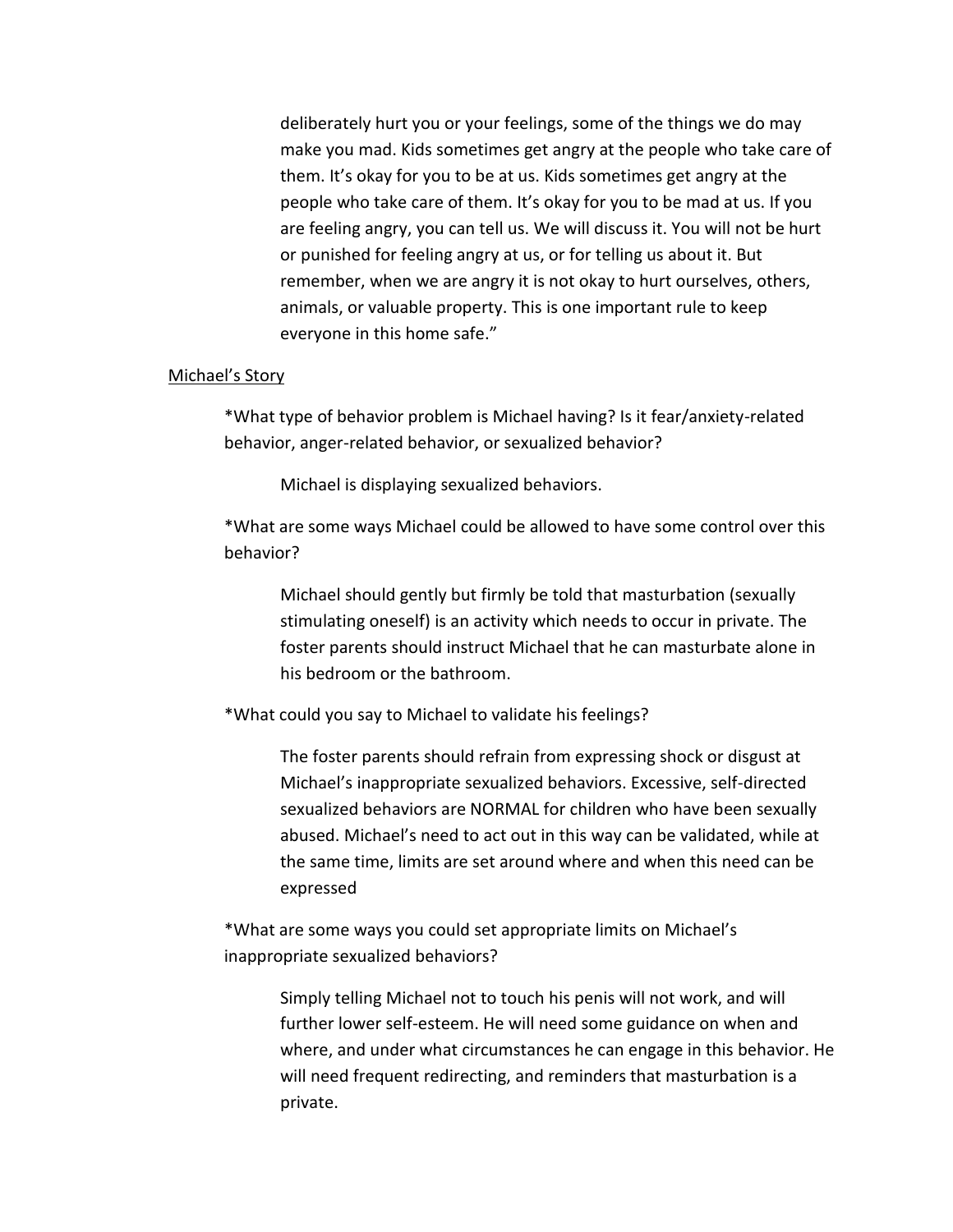The foster parents should refrain from communicating to Michael that he is bad, disgusting, or dirty because of his behavior. When children have undergone some healing, this preoccupation will diminish. This occurs slowly. In the meantime, children will need any reminders of the rules around talking, playing and drawing about their sexual experiences and curiosity. Children also require much supervision during this time, to avoid other children being prematurely exposed to sexual or abuse information they are ill-equipped to handle.

Children obsessively masturbating hours at a time will require the attention of a sexual abuse clinician. The clinician should carefully assess the behaviors, and help the child and the caretaking adults find ways to limit and redirect the behavior.

### **Behaviors problems of children who have been sexually abused**

#### Fear and Anxiety related behaviors

Children who have been sexually abused often have fears and phobia of people, places, things and events associated with their abuse. These fears may grow to include many reminders of the abuse. For example, a three-year-old who was sexually abused by a grey-haired grandfather who wore glasses. She might be fearful of all grey-haired men.

Children often display a wide variety of dears and phobias. Some child has been assaulted in their beds are terrified of going to bed and might find these children sleeping on the floor. Some children have been sexually abused while an adult helped them use the toilet. They greatly fear using the toilet and may wet themselves or soil their clothes.

#### Anger related behavior

Sexual abuse often leads to strong feelings of anger and range. These children and youth often bring items with them a great load of justifiable anger. This is understandable and not unusual. Children may be angry at the offender, other people who failed to stop the abuse and others who did not help or support them. Children may think professionals failed to keep them safe and they may also direct their anger toward police or social workers.

Children and youth who have been sexually abused often have no way to release anger safely and appropriately. They may be poorly equipped to manage strong emotions because they received little support in doing so. They may express themselves in the only way confused. Hurting children know by venting their anger on anyone close at hand. Usually their anger is directed toward family members or relatives and it can also be directed to others outside of the home. Property destruction is usually the second way the express their anger. Children in care deliberately destroy things in their foster home. Another threat is harm to animals where a